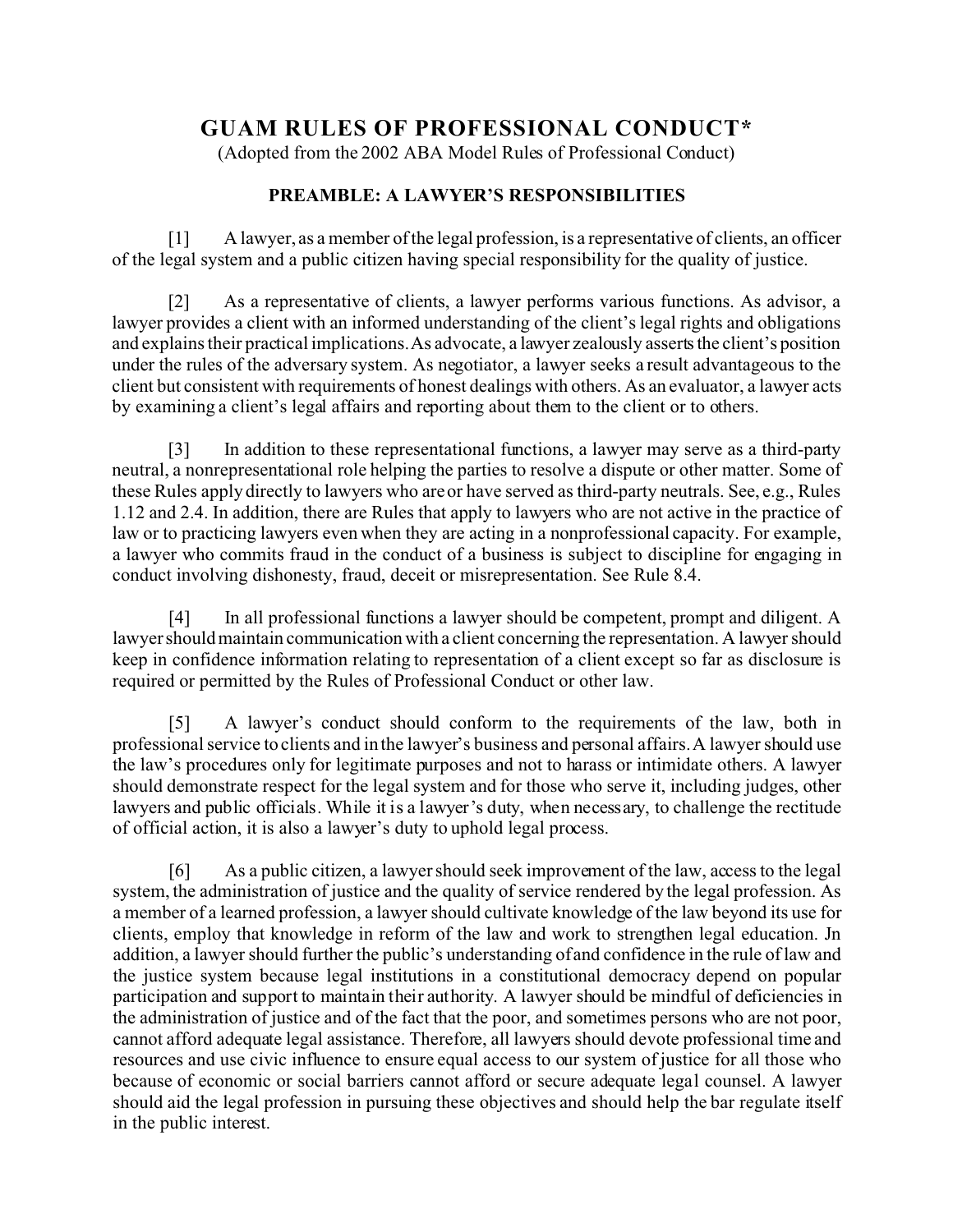[7] Many of a lawyer's professional responsibilities are prescribed in the Rules of Professional Conduct, as well as substantive and procedural law. However, a lawyer is also guided by personal conscience and the approbation of professional peers. A lawyer should strive to attain the highest level of skill, to improve the law and the legal profession and to exemplify the legal profession's ideals of public service.

[8] A lawyer's responsibilities as a representative of clients, an officer of the legal system and a public citizen are usually harmonious. Thus, when an opposing party is well represented, a lawyer can be a zealous advocate on behalf of a client and at the same time assume that justice is being done. So also, a lawyer can be sure that preserving client confidences ordinarily serves the public interest because people are more likely to seek legal advice, and thereby heed their legal obligations, when they know their communications will be private.

[9] In the nature of law practice, however, conflicting responsibilities are encountered. Virtually all difficult ethical problems arise from conflict between a lawyer's responsibilities to clients, to the legal system and to the lawyer's own interest in remaining an ethical person while earning a satisfactory living. The Rules of Professional Conduct often prescribe terms for resolving such conflicts. Within the framework of these Rules, however, many difficult issues of professional discretion can arise. Such issues must be resolved through the exercise of sensitive professional and moral judgment guided by the basic principles underlying the Rules. These principles include the lawyer's obligation zealously to protect and pursue a client's legitimate interests, within the bounds of the law, while maintaining a professional, courteous and civil attitude toward all persons involved in the legal system.

[10] The legal profession is largely self-governing. Although other professions also have been granted powers of self-government, the legal profession is unique in this respect because of the close relationship between the profession and the processes of government and law enforcement. This connection is manifested in the fact that ultimate authority over the legal profession is vested largely in the courts.

[11] To the extent that lawyers meet the obligations of their professional calling, the occasion for government regulation is obviated. Self-regulation also helps maintain the legal profession's independence from government domination. An independent legal profession is an important force in preserving government under law, for abuse of legal authority is more readily challenged by a profession whose members are not dependent on government for the right to practice.

[12] The legal profession's relative autonomy carries with it special responsibilities ofselfgovernment. The profession has a responsibility to assure that its regulations are conceived in the public interest and not in furtherance of parochial or self-interested concerns of the bar. Every lawyer is responsible for observance of the Rules of Professional Conduct. A lawyer should also aid in securing their observance by other lawyers. Neglect of these responsibilities compromises the independence of the profession and the public interest which it serves.

[13] Lawyers play a vital role in the preservation of society. The fulfillment of this role requires an understanding by lawyers of their relationship to our legal system. The Rules of Professional Conduct, when properly applied, serve to define that relationship.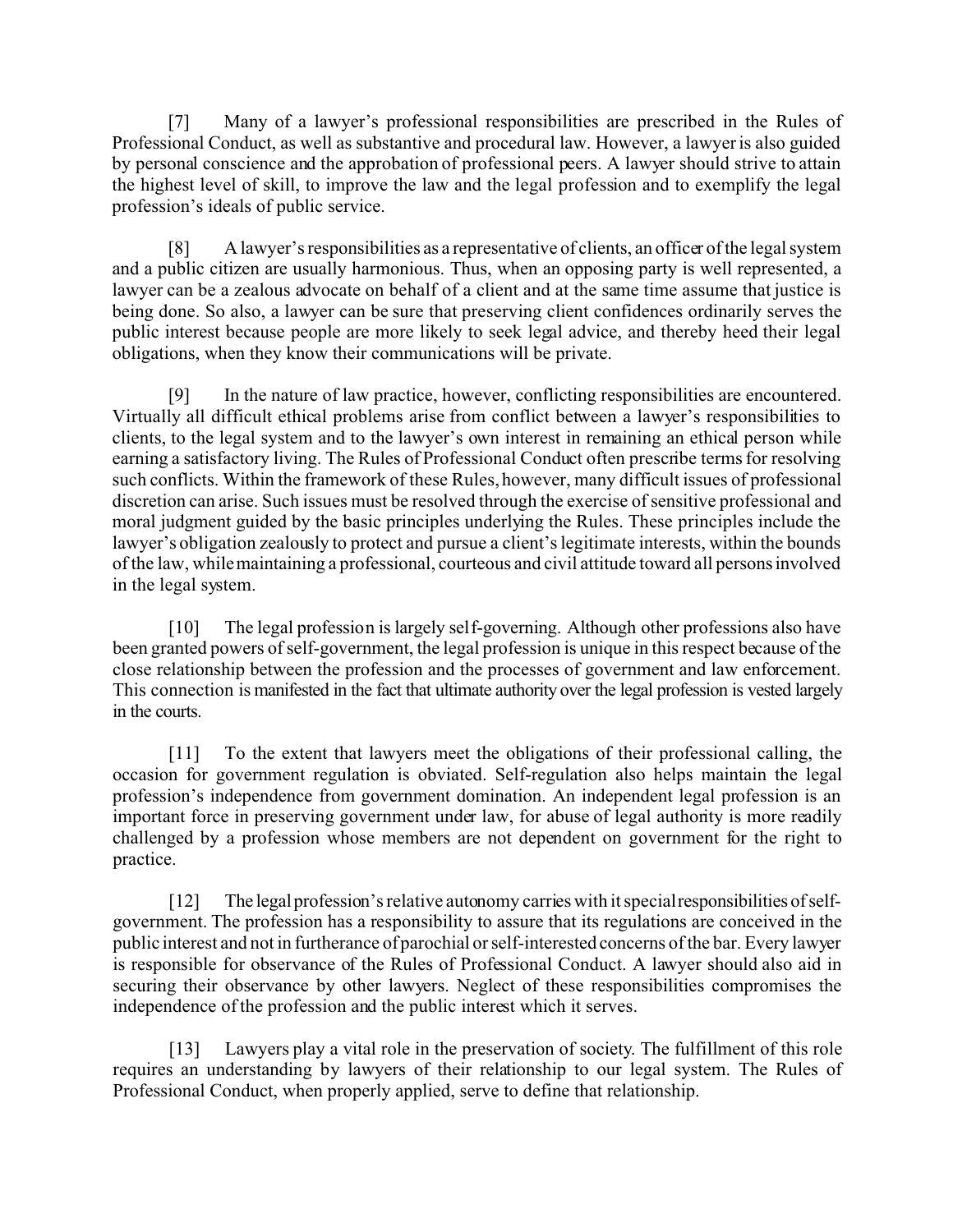#### **SCOPE**

[14] The Rules of Professional Conduct are rules of reason. They should be interpreted with reference to the purposes of legal representation and of the law itself. Some of the Rules are imperatives, cast in the terms "shall" or "shall not." These define proper conduct for purposes of professional discipline. Others, generally cast in the term "may," are permissive and define areas under the Rules in which the lawyer has discretion to exercise professional judgment. No disciplinary action should be taken when the lawyer chooses not to act or acts within the bounds of such discretion. Other Rules define the nature of relationships between the lawyer and others. The Rules are thus partly obligatory and disciplinary and partly constitutive and descriptive in that they define a lawyer's professional role. Many of the Comments use the term "should." Comments do not add obligations to the Rules but provide guidance for practicing in compliance with the Rules.

[15] The Rules presuppose a larger legal context shaping the lawyer's role. That context includes court rules and statutes relating to matters of licensure, laws defining specific obligations of lawyers and substantive and procedural law in general. The Comments are sometimes used to alert lawyers to their responsibilities under such other law.

[16] Compliance with the Rules, as with all law in an open society, depends primarily upon understanding and voluntary compliance, secondarily upon reinforcement by peer and public opinion and finally, when necessary, upon enforcement through disciplinary proceedings. The Rules do not, however, exhaust the moral and ethical considerations that should inform a lawyer, for no worthwhile human activity can be completely defined by legal rules. The Rules simply provide a framework for the ethical practice of law.

[17] Furthermore, for purposes of determining the lawyer's authority and responsibility, principles of substantive law external to these Rules determine whether a client-lawyer relationship exists. Most of the duties flowing from the client-lawyer relationship attach only after the client has requested the lawyer to render legal services and the lawyer has agreed to do so. But there are some duties, such as that of confidentiality under Rule 1.6, that attach when the lawyer agrees to consider whether a client-lawyer relationship shall be established. See Rule 1.18. Whether a client-lawyer relationship exists for any specific purpose can depend on the circumstances and may be a question of fact.

[18] Under various legal provisions, including constitutional, statutory and common law, the responsibilities of government lawyers may include authority concerning legal matters that ordinarily reposes in the client in private client-lawyer relationships. For example, a lawyer for a government agency may have authority on behalf of the government to decide upon settlement or whether to appeal from an adverse judgment. Such authority in various respects is generally vested in the attorney general and the state's attorney in state government, and their federal counterparts, and the same may be true of other government law officers. Also, lawyers under the supervision of these officers may be authorized to represent several government agencies in intragovernmental legal controversies in circumstances where a private lawyer could not represent multiple private clients. These Rules do not abrogate any such authority.

[19] Failure to comply with an obligation or prohibition imposed by a Rule is a basis for invoking the disciplinary process. The Rules presuppose that disciplinary assessment of a lawyer's conduct will be made on the basis of the facts and circumstances as they existed at the time of the conduct in question arid in recognition of the fact that a lawyer often has to act upon uncertain or incomplete evidence of the situation. Moreover, the Rules presuppose that whether or not discipline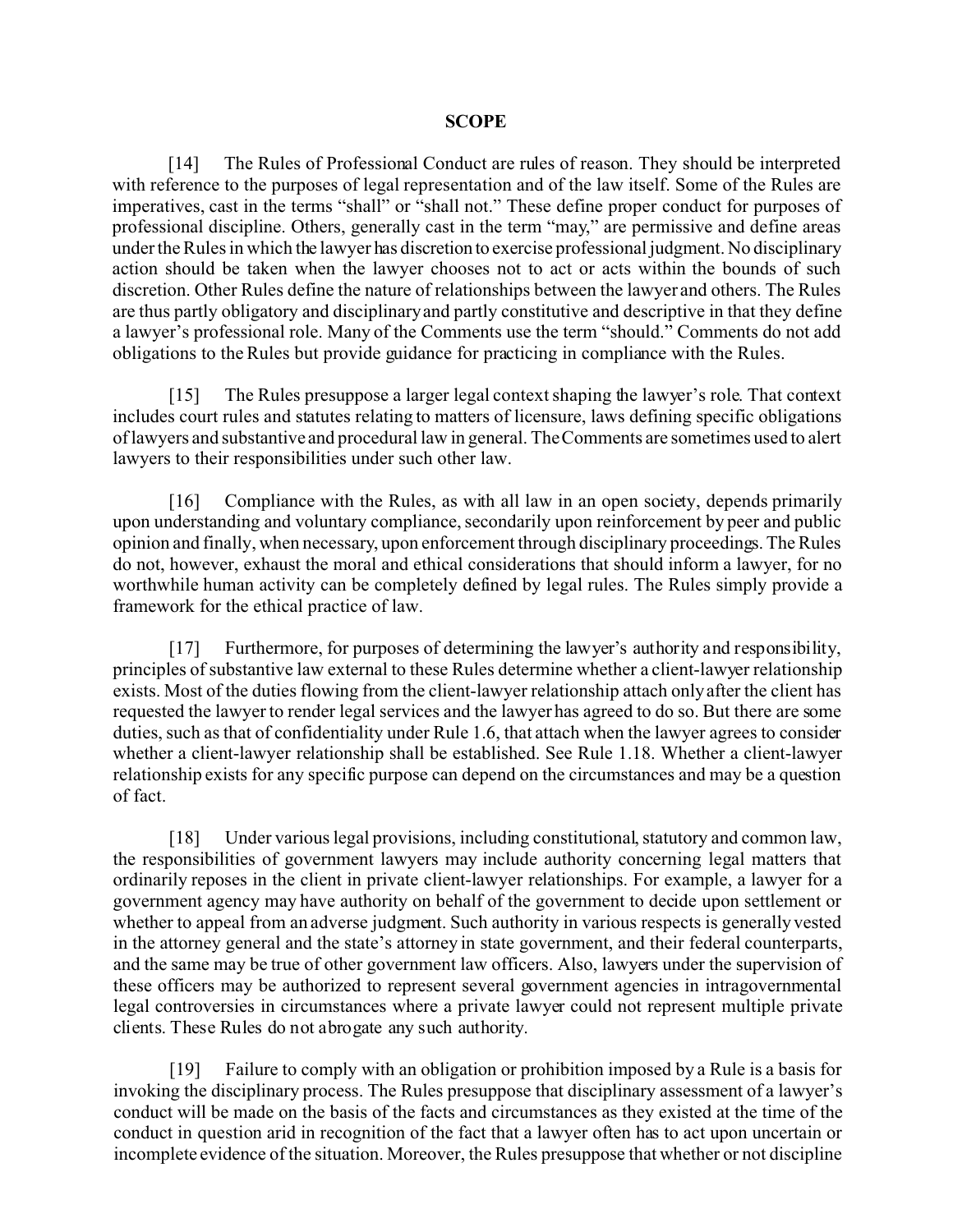should be imposed for a violation, and the severity of a sanction, depend on all the circumstances, such as the willfulness and seriousness of the violation, extenuating factors and whether there have been previous violations.

[20] Violation of a Rule should not itself give rise to a cause of action against a lawyer nor should it create any presumption in such a case that a legal duty has been breached. Tn addition, violation of a Rule does not necessarily warrant any other nondisciplinary remedy, such as disqualification of a lawyer in pending litigation. The Rules are designed to provide guidance to lawyers and to provide a structure for regulating conduct through disciplinary agencies. They are not designed to be a basis for civil liability. Furthermore, the purpose of the Rules can be subverted when they are invoked by opposing parties as procedural weapons. The fact that a Rule is a just basis for a lawyer's self-assessment, or for sanctioning a lawyer under the administration of a disciplinary authority, does not imply that an antagonist in a collateral proceeding or transaction has standing to seek enforcement of the Rule. Nevertheless, since the Rules do establish standards of conduct by lawyers, a lawyer's violation of a Rule may be evidence of breach of the applicable standard of conduct.

[21] The Comment accompanying each Rule explains and illustrates the meaning and purpose of the Rule. The Preamble and this note on Scope provide general orientation. The Comments are intended as guides to interpretation, but the text of each Rule is authoritative.

# **RULE 1.0: TERMINOLOGY**

(a) "Belief" or "believes" denotes that the person involved actually supposed the fact in question to be true. A person's belief may be inferred from circumstances.

(b) "Confirmed in writing," when used in reference to the informed consent of a person, denotes informed consent that is given in writing by the person or a writing that a lawyer promptly transmits to the person confirming an oral informed consent. See paragraph (e) for the definition of "informed consent." If it is not feasible to obtain or transmit the writing at the time the person gives informed consent, then the lawyer must obtain or transmit it within a reasonable time thereafter.

(c) "Firm" or "law firm" denotes a lawyer or lawyers in a law partnership, professional corporation, sole proprietorship or other association authorized to practice law; or lawyers employed in a legal services organization or the legal department of a corporation or other organization.

(d) "Fraud" or "fraudulent" denotes conduct that is fraudulent under the substantive or procedural law of the applicable jurisdiction and has a purpose to deceive.

(e) "Informed consent" denotes the agreement by a person to a proposed course of conduct after the lawyer has communicated adequate information and explanation about the material risks of and reasonably available alternatives to the proposed course of conduct.

(f) "Knowingly," "known," or "knows" denotes actual knowledge of the fact in question. A person's knowledge may be inferred from circumstances.

(g) "Partner" denotes a member of a partnership, a shareholder in a law firm organized as a professional corporation, or a member of an association authorized to practice law.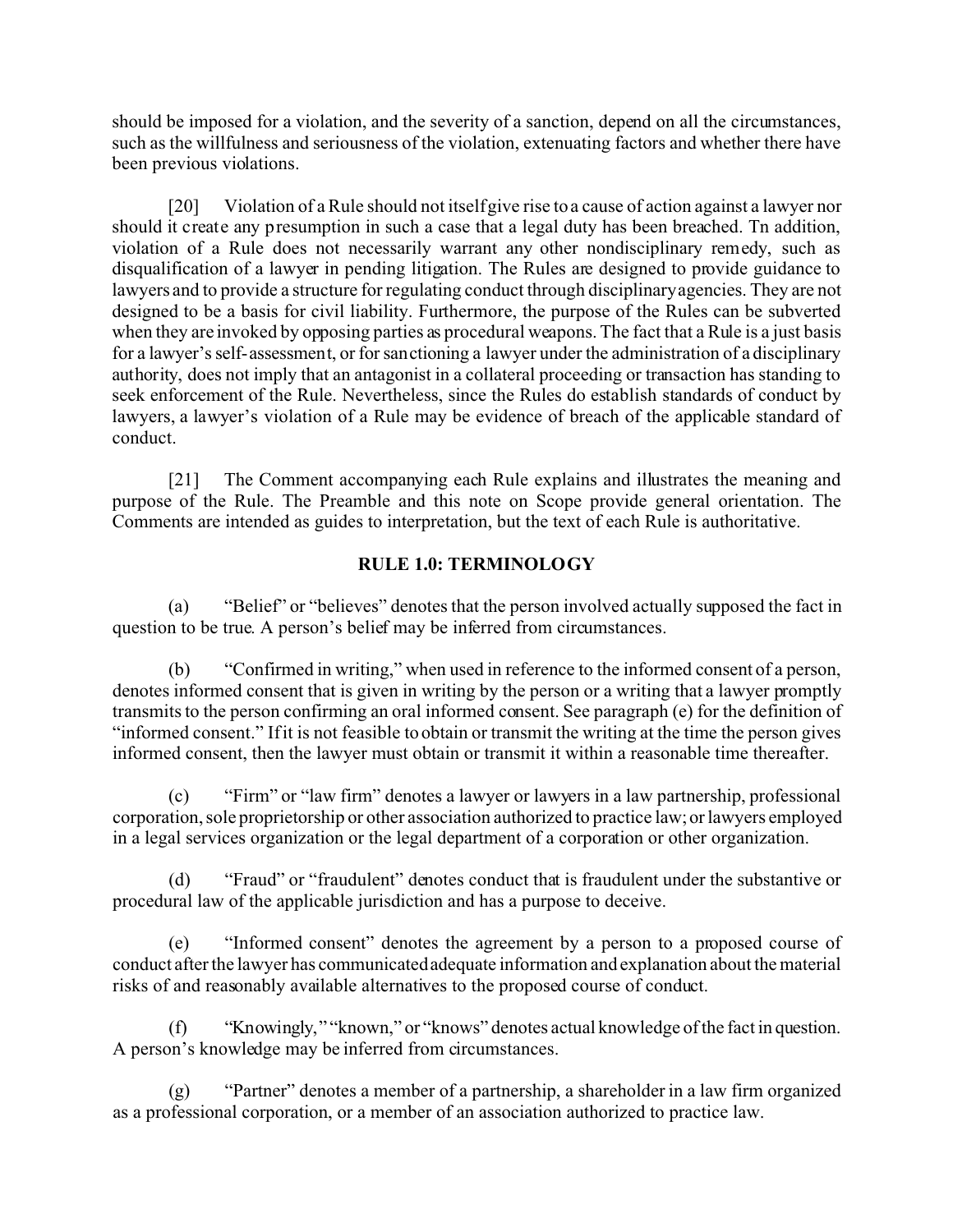(h) "Reasonable" or "reasonably" when used in relation to conduct by a lawyer denotes the conduct of a reasonably prudent and competent lawyer.

(i) "Reasonable belief' or "reasonably believes" when used in reference to a lawyer denotes that the lawyer believes the matter in question and that the circumstances are such that the belief is reasonable.

(j) "Reasonably should know" when used in reference to a lawyer denotes that a lawyer of reasonable prudence and competence would ascertain the matter in question.

(k) "Screened" denotes the isolation of a lawyer from any participation in a matter through the timely imposition of procedures within a firm that are reasonably adequate under the circumstances to protect information that the isolated lawyer is obligated to protect under these Rules or other law.

(1) "Substantial" when used in reference to degree or extent denotes a material matter of clear and weighty importance.

(m) "Tribunal" denotes a court, an arbitrator in a binding arbitration proceeding or a legislative body, administrative agency or other body acting in an adjudicative capacity. A legislative body, administrative agency or other body acts in an adjudicative capacity when a neutral official, after the presentation of evidence or legal argument by a party or parties, will render a binding legal judgment directly affecting a party's interests in a particular matter.

(n) "Writing" or "written" denotes a tangible or electronic record of a communication or representation, including handwriting, typewriting, printing, photostating, photography, audio or videorecording and e-mail. A "signed" writing includes an electronic sound, symbol or process attached to or logically associated with a writing and executed or adopted by a person with the intent to sign the writing.

#### **RULE 1.1: COMPETENCE**

A lawyer shall provide competent representation to a client. Competent representation requires the legal knowledge, skill, thoroughness and preparation reasonably necessary for the representation.

### **RULE 1.2: SCOPE OF REPRESENTATION AND ALLOCATION OF AUTHORITY BETWEEN CLIENT AND LAWYER**

(a) Subject to paragraphs (c) and (d), a lawyer shall abide by a client's decisions concerning the objectives of representation and, as required by Rule 1.4, shall consult with the client as to the means by which they are to be pursued. A lawyer may take such action on behalf of the client as is impliedly authorized to carry out the representation. A lawyer shall abide by a client's decision whether to settle a matter. In a criminal case, the lawyer shall abide by the client's decision, after consultation with the lawyer, as to a plea to be entered, whether to waive jury trial and whether the client will testify.

(b) A lawyer's representation of a client, including representation by appointment, does not constitute an endorsement of the client's political, economic, social or moral views or activities.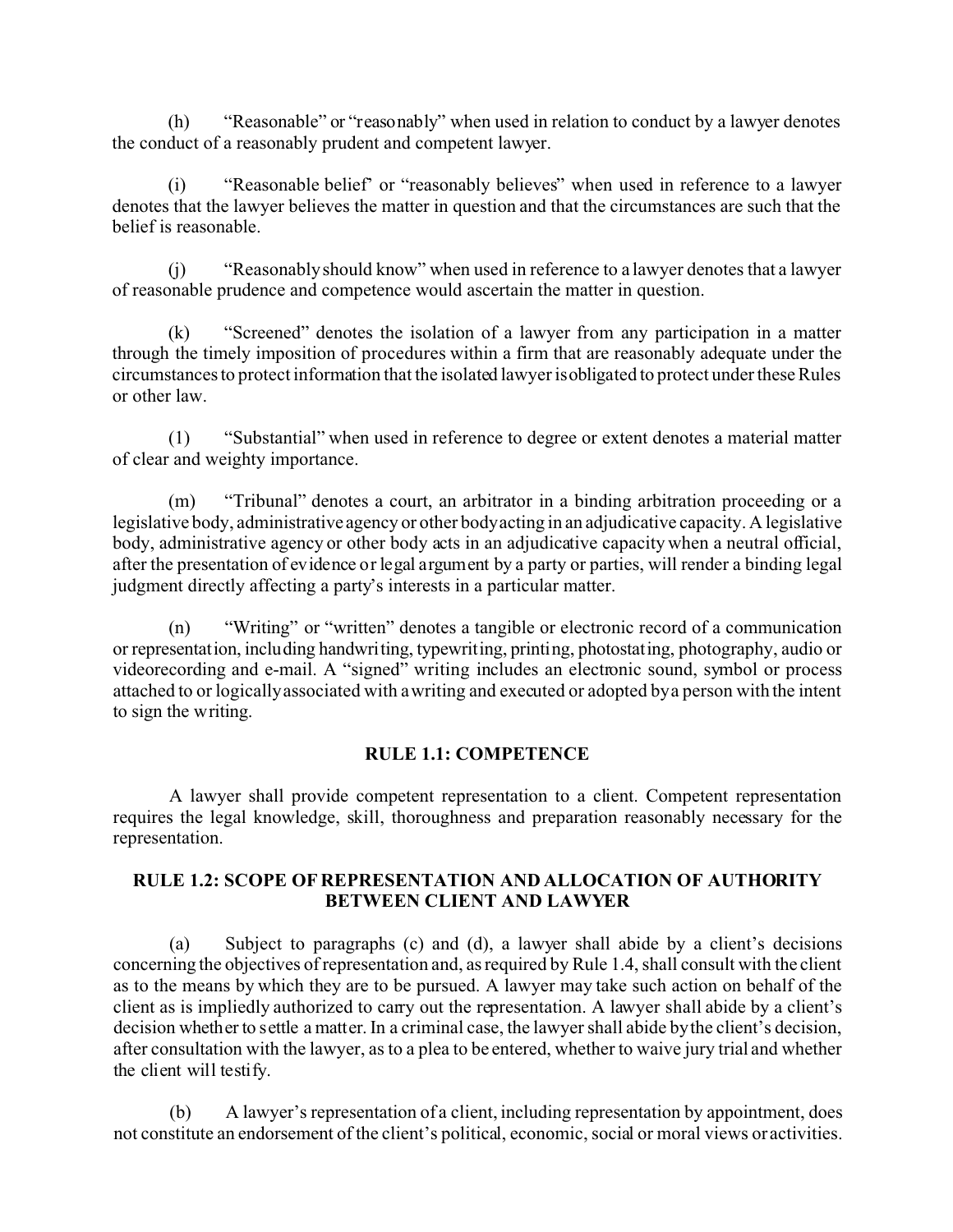(e) A lawyer may limit the scope of the representation if the limitation is reasonable under the circumstances and the client gives informed consent.

(d) A lawyer shall not counsel a client to engage, or assist a client, in conduct that the lawyer knows is criminal or fraudulent, but a lawyer may discuss the legal consequences of any proposed course of conduct with a client and may counsel or assist a client to make a good faith effort to determine the validity, scope, meaning or application of the law.

### **RULE 1.3: DILIGENCE**

A lawyer shall act with reasonable diligence and promptness in representing a client.

### **RULE 1.4: COMMUNICATION**

(a) A lawyer shall:

(1) promptly inform the client of any decision or circumstance with respect to which the client's informed consent, as defined in Rule 1.0(e), is required by these Rules;

(2) reasonably consult with the client about the means by which the client's objectives are to be accomplished;

(3) keep the client reasonably informed about the status of the matter;

(4) promptly comply with reasonable requests for information; and

(5) consult with the client about any relevant limitation on the lawyer's conduct when the lawyer knows that the client expects assistance not permitted by the Rules of Professional Conduct or other law.

(b) A lawyer shall explain a matter to the extent reasonably necessary to permit the client to make informed decisions regarding the representation.

#### **RULE 1.5: FEES**

(a) A lawyer shall not make an agreement for, charge, or collect an unreasonable fee or an unreasonable amount for expenses. The factors to be considered in determining the reasonableness of a fee include the following:

(1) the time and labor required, the novelty and difficulty of the questions involved, and the skill requisite to perform the legal service properly;

(2) the likelihood, if apparent to the client, that the acceptance of the particular employment will preclude other employment by the lawyer;

- (3) the fee customarily charged in the locality for similar legal services;
- (4) the amount involved and the results obtained;
- (5) the time limitations imposed by the client or by the circumstances;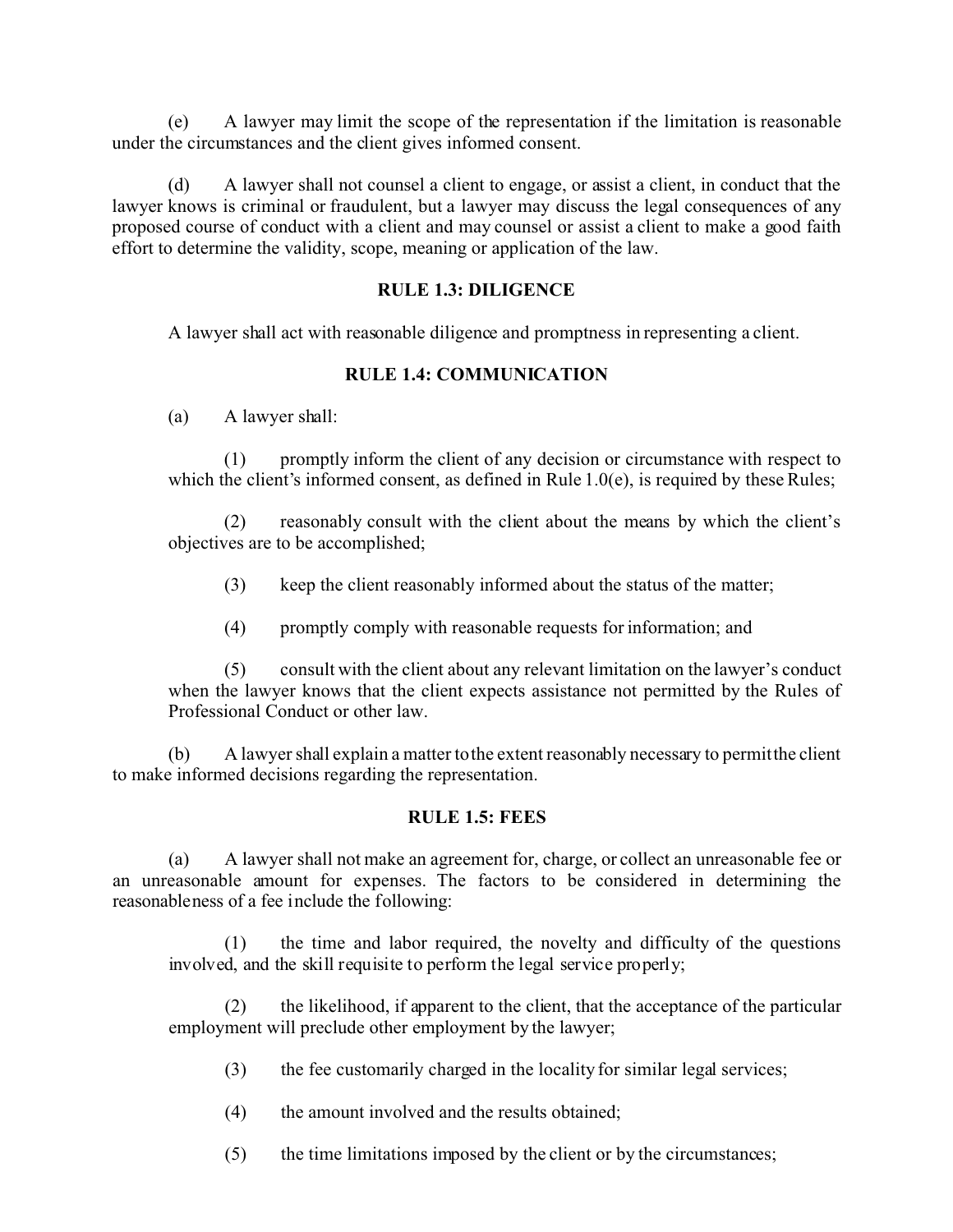(6) the nature and length of the professional relationship with the client;

(7) the experience, reputation, and ability of the lawyer or lawyers performing the services; and

(8) whether the fee is fixed or contingent.

(b) The scope of the representation and the basis or rate of the fee and expenses for which the client will be responsible shall be communicated to the client, preferably in writing, before or within a reasonable time after commencing the representation, except when the lawyer will charge a regularly represented client on the same basis or rate. Any changes in the basis or rate of the fee or expenses shall also be communicated to the client.

(c) A fee may be contingent on the outcome of the matter for which the service is rendered, except in a matter in which a contingent fee is prohibited by paragraph (d) or other law. A contingent fee agreement shall be in a writing signed by the client and shall state the method by which the fee is to be determined, including the percentage or percentages that shall accrue to the lawyer in the event of settlement, trial or appeal; litigation and other expenses to be deducted from the recovery; and whether such expenses are to be deducted before or after the contingent fee is calculated. The agreement must clearly notify the client of any expenses for which the client will be liable whether or not the client is the prevailing party. Upon conclusion of a contingent fee matter, the lawyer shall provide the client with a written statement stating the outcome of the matter and, if there is a recovery, showing the remittance to the client and the method of its determination.

(d) A lawyer shall not enter into an arrangement for, charge, or collect:

(1) any fee in a domestic relations matter, the payment or amount of which is contingent upon the securing of a divorce or upon the amount of alimony or support, or property settlement in lieu thereof; or

(2) a contingent fee for representing a defendant in a criminal case.

if:

(e) A division of a fee between lawyers who are not in the same firm may be made only

(1) the division is in proportion to the services performed by each lawyer or each lawyer assumes joint responsibility for the representation;

(2) the client agrees to the arrangement, including the share each lawyer will receive, and the agreement is confirmed in writing; and

(3) the total fee is reasonable.

# **RULE 1.6: CONFIDENTIALITY OF INFORMATION**

(a) A lawyer shall not reveal information relating to the representation of a client unless the client gives informed consent, the disclosure is impliedly authorized in order to carry out the representation or the disclosure is permitted by paragraph (b).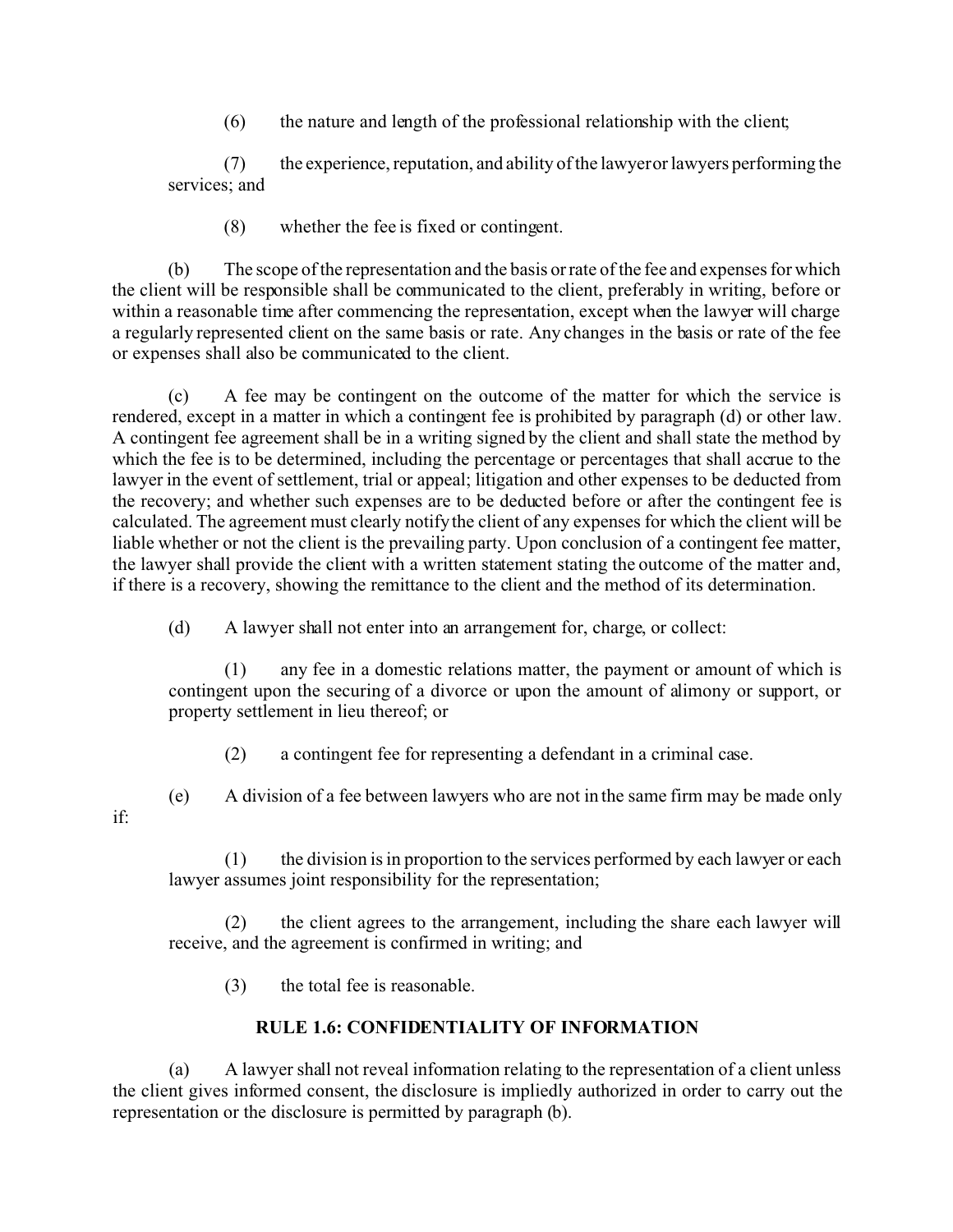(b) A lawyer may reveal information relating to the representation of a client to the extent the lawyer reasonably believes necessary:

- (1) to prevent reasonably certain death or substantial bodily harm;
- (2) to secure legal advice about the lawyer's compliance with these Rules;

(3) to establish a claim or defense on behalf of the lawyer in a controversy between the lawyer and the client, to establish a defense to a criminal charge or civil claim against the lawyer based upon conduct in which the client was involved, or to respond to allegations in any proceeding concerning the lawyer's representation of the client; or

(4) to comply with other law or a court order.

# **RULE 1.7: CONFLICT OF INTEREST: CURRENT CLIENTS**

(a) Except as provided in paragraph (b), a lawyer shall not represent a client if the representation involves a concurrent conflict of interest. A concurrent conflict of interest exists if:

(1) the representation of one client will be directly adverse to another client; or

(2) there is a significant risk that the representation of one or more clients will be materially limited by the lawyer's responsibilities to another client, a former client or a third person or by a personal interest of the lawyer.

(b) Notwithstanding the existence of a concurrent conflict of interest under paragraph (a), a lawyer may represent a client if:

(1) the lawyer reasonably believes that the lawyer will be able to provide competent and diligent representation to each affected client;

(2) the representation is not prohibited by law;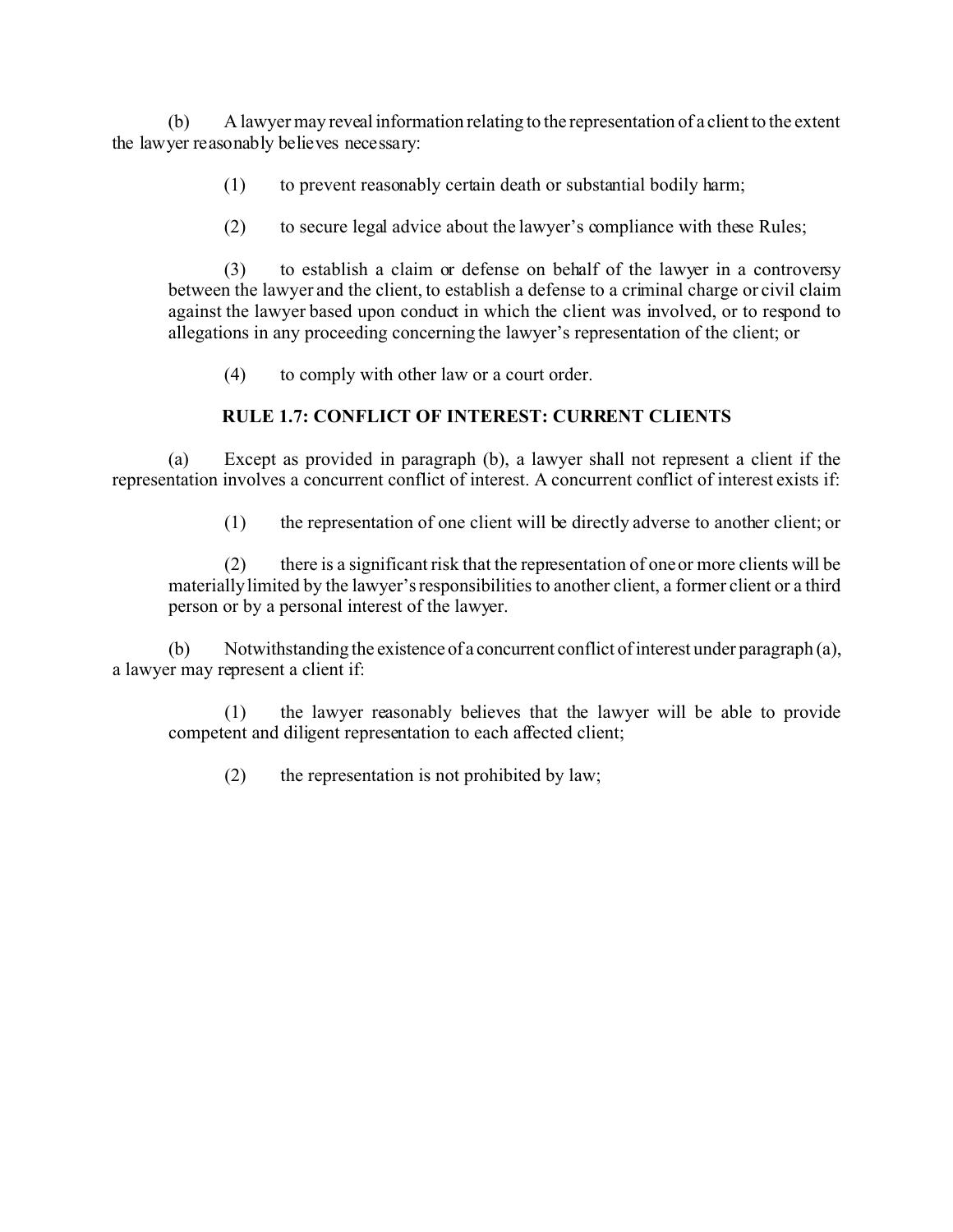(3) the representation does not involve the assertion of a claim by one client against another client represented by the lawyer in the same litigation or other proceeding before a tribunal; and

(4) each affected client gives informed consent, confirmed in writing.

# **RULE 1.8: CONFLICT OF INTEREST: CURRENT CLIENTS: SPECIFIC RULES**

(a) A lawyer shall not enter into a business transaction with a client or knowingly acquire an ownership, possessory, security or other pecuniary interest adverse to a client unless:

(1) the transaction and terms on which the lawyer acquires the interest are fair and reasonable to the client and are fully disclosed and transmitted in writing in a manner that can be reasonably understood by the client;

(2) the client is advised in writing of the desirability of seeking and is given a reasonable opportunity to seek the advice of independent legal counsel on the transaction; and

(3) the client gives informed consent, in a writing signed by the client, to the essential terms of the transaction and the lawyer's role in the transaction, including whether the lawyer is representing the client in the transaction.

(b) A lawyer shall not use information relating to representation of a client to the disadvantage of the client unless the client gives informed consent, except as permitted or required by these Rules.

(c) A lawyer shall not solicit any substantial gift from a client, including a testamentary gift, or prepare on behalf of a client an instrument giving the lawyer or a person related to the lawyer any substantial gift unless the lawyer or other recipient of the gift is related to the client. For purposes of this paragraph, related persons include a spouse, child, grandchild, parent, grandparent or other relative or individual with whom the lawyer or the client maintains a close, familial relationship.

(d) Prior to the conclusion of representation of a client, a lawyer shall not make or negotiate an agreement giving the lawyer literary or media rights to a portrayal or account based in substantial part on information relating to the representation.

(e) A lawyer shall not provide financial assistance to a client in connection with pending or contemplated litigation, except that:

(1) a lawyer may advance court costs and expenses of litigation, the repayment of which may be contingent on the outcome of the matter; and

(2) a lawyer representing an indigent client may pay court costs and expenses of litigation on behalf of the client.

(f) A lawyer shall not accept compensation for representing a client from one other than the client unless: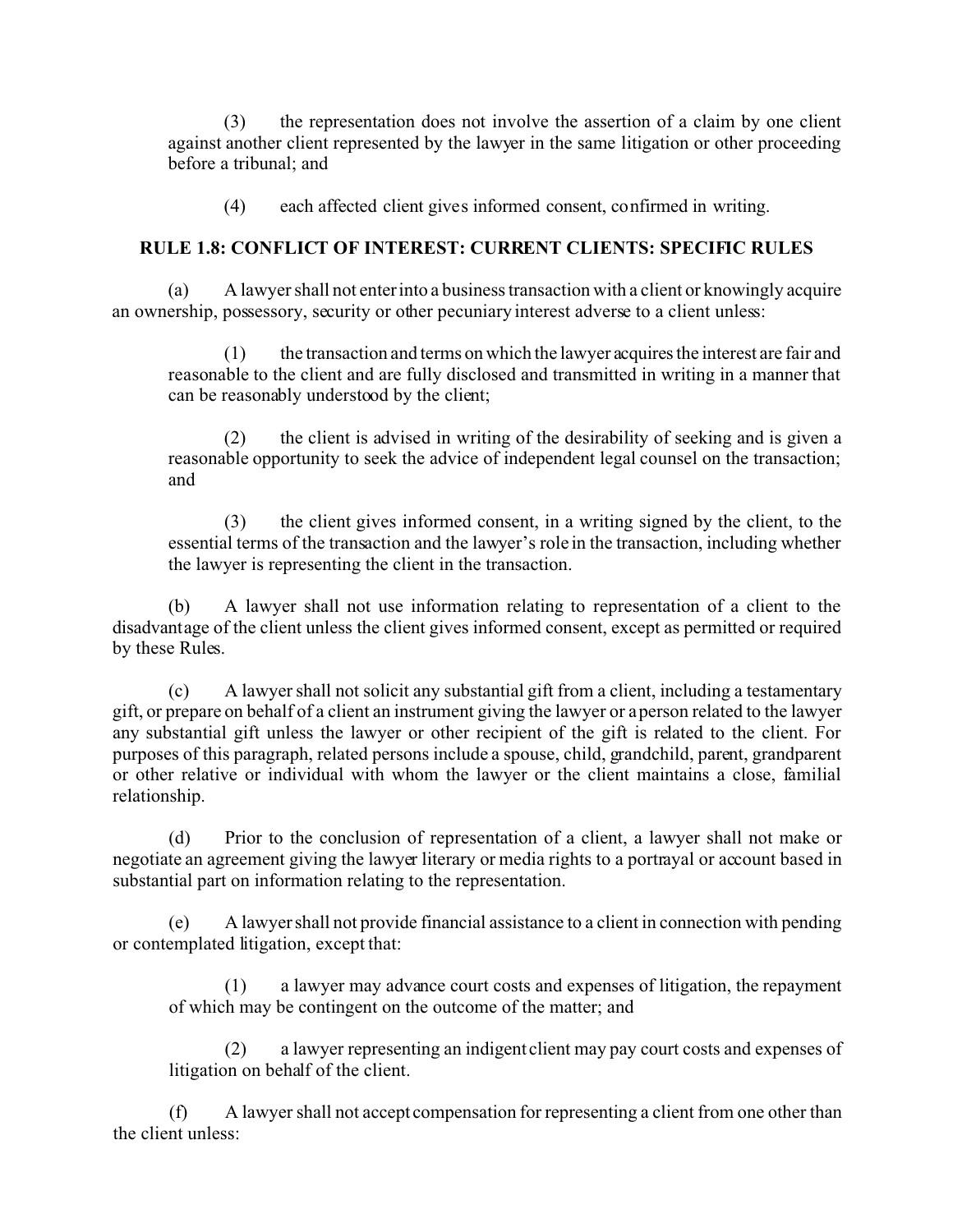(1) the client gives informed consent;

(2) there is no interference with the lawyer's independence of professional judgment or with the client-lawyer relationship; and

(3) information relating to representation of a client is protected as required by Rule 1.6.

(g) A lawyer who represents two or more clients shall not participate in making an aggregate settlement of the claims of or against the clients, or in a criminal case an aggregated agreement as to guilty or nob contendere pleas, unless each client gives informed consent, in a writing signed by the client. The lawyer's disclosure shall include the existence and nature of all the claims or pleas involved and of the participation of each person in the settlement.

(h) A lawyer shall not:

(1) make an agreement prospectively limiting the lawyer's liability to a client for malpractice unless the client is independently represented in making the agreement; or

(2) settle a claim or potential claim for such liability with an unrepresented client or former client unless that person is advised in writing of the desirability of seeking and is given a reasonable opportunity to seek the advice of independent legal counsel in connection therewith.

(i) A lawyer shall not acquire a proprietary interest in the cause of action or subject matter of litigation the lawyer is conducting for a client, except that the lawyer may:

(1) acquire a lien authorized by law to secure the lawyer's fee or expenses; and

(2) contract with a client for a reasonable contingent fee in a civil case.

(j) A lawyer shall not have sexual relations with a client unless a consensual sexual relationship existed between them when the client-lawyer relationship commenced.

(k) While lawyers are associated in a firm, a prohibition in the foregoing paragraphs (a) through (i) that applies to any one of them shall apply to all of them.

# **RULE 1.9: DUTIES TO FORMER CLIENTS**

(a) A lawyer who, has formerly represented a client in a matter shall not thereafter represent another person in the same or a substantially related matter in which that person's interests are materially adverse to the interests of the former client unless the former client gives informed consent, confirmed in writing.

(b) A lawyer shall not knowingly represent a person in the same or a substantially related matter in which a firm with which the lawyer formerly was associated had previously represented a client

(1) whose interests are materially adverse to that person; and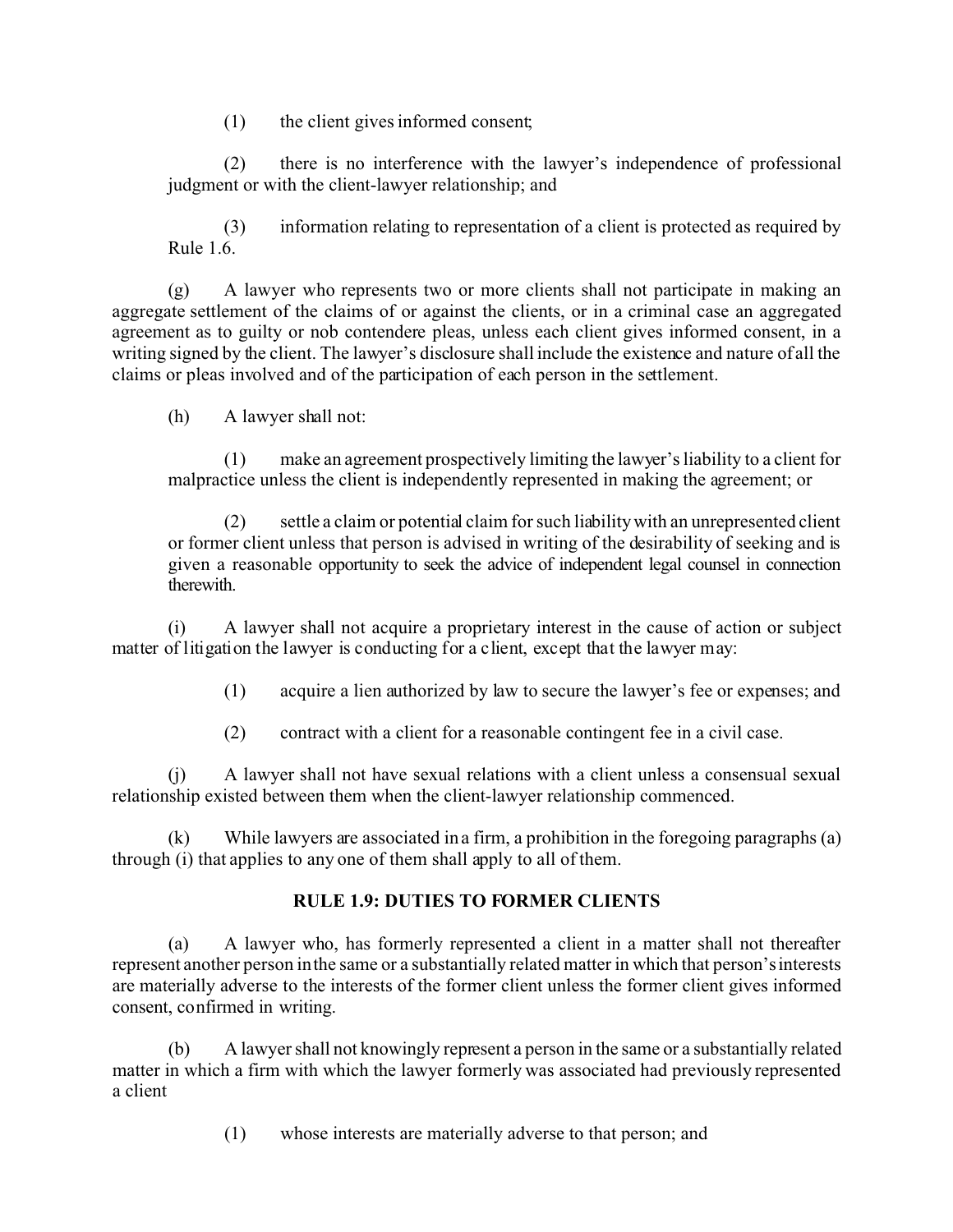(2) about whom the lawyer had acquired information protected by Rules 1.6 and 1.9(c) that is material to the matter;

unless the former client gives informed consent, confirmed in writing.

(c) A lawyer who has formerly represented a client in a matter or whose present or former firm has formerly represented a client in a matter shall not thereafter:

(1) use information relating to the representation to the disadvantage of the former client except as these Rules would permit or require with respect to a client, or when the information has become generally known; or

(2) reveal information relating to the representation except as these Rules would permit or require with respect to a client.

# **RULE 1.10: IMPUTATION OF CONFLICTS OF INTEREST: GENERAL RULE**

(a) While lawyers are associated in a firm, none of them shall knowingly represent a client when any one of them practicing alone would be prohibited from doing so by Rules 1.7 or 1.9, unless the prohibition is based on a personal interest of the prohibited lawyer and does not present a significant risk of materially limiting the representation of the client by the remaining lawyers in the firm.

(b) When a lawyer has terminated an association with a firm, the firm is not prohibited from thereafter representing a person with interests materially adverse to those of a client represented by the formerly associated lawyer and not currently represented by the firm, unless:

(1) the matter is the same or substantially related to that in which the formerly associated lawyer represented the client; and

(2) any lawyer remaining in the firm has information protected by Rules 1.6 and 1.9(c) that is material to the matter.

(c) A disqualification prescribed by this rule may be waived by the affected client under the conditions stated in Rule 1.7.

(d) The disqualification of lawyers associated in a firm with former or current government lawyers is governed by Rule 1.11.

### **RULE 1.11: SPECIAL CONFLICTS OF INTEREST FOR FORMER AND CURRENT GOVERNMENT OFFICERS AND EMPLOYEES**

(a) Except as law may otherwise expressly permit, a lawyer who has formerly served as a public officer or employee of the government:

(1) is subject to Rule 1.9(c); and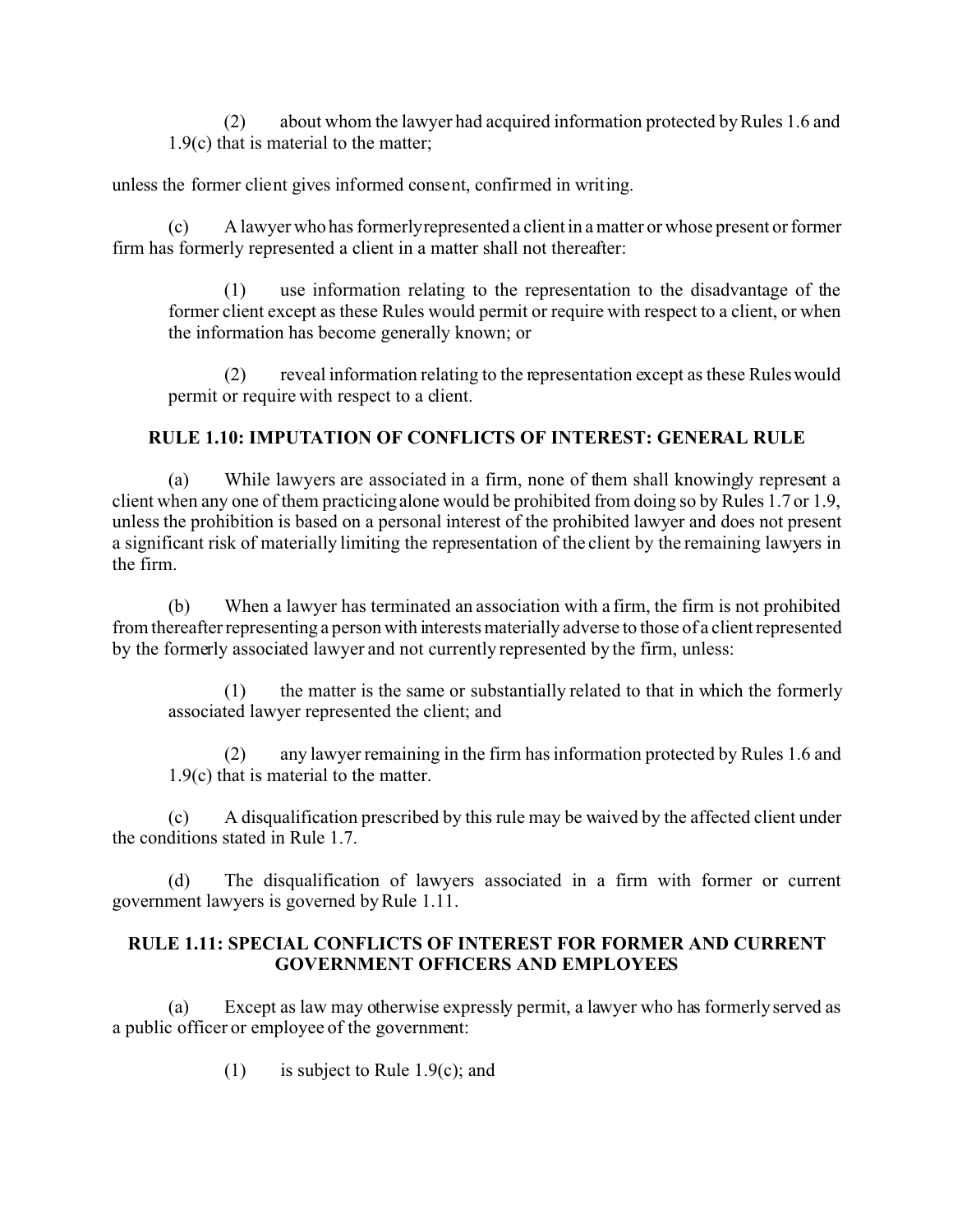(2) shall not otherwise represent a client in connection with a matter in which the lawyer participated personally and substantially as a public officer or employee, unless the appropriate government agency gives its informed consent, confirmed in writing, to the representation.

(b) When a lawyer is disqualified from representation under paragraph (a), no lawyer. in a firm with which that lawyer is associated may knowingly undertake or continue representation in such a matter unless:

(1) the disqualified lawyer is timely screened from any participation in the matter and is apportioned no part of the fee therefrom; and

(2) written notice is promptly given to the appropriate government agency to enable it to ascertain compliance with the provisions of this rule.

(c) Except as law may otherwise expressly permit, a lawyer having information that the lawyer knows is confidential government information about a person acquired when the lawyer was a public officer or employee, may not represent a private client whose interests are adverse to that person in a matter in which the information could be used to the material disadvantage of that person. As used in this Rule, the term "confidential government information"means information that has been obtained under governmental authority and which, at the time this Rule is applied, the government is prohibited by law from disclosing to the public or has a legal privilege not to disclose and which is not otherwise available to the public. A firm with which that lawyer is associated may undertake or continue representation in the matter only if the disqualified lawyer is timely screened from any participation in the matter and is apportioned no part of the fee therefrom.

(d) Except as law may otherwise expressly permit, a lawyer currently serving as a public officer or employee:

(1) is subject to Rules 1.7 and 1.9; and

(2) shall not:

(i) participate in a matter in which the lawyer participated personally and substantially while in private practice or nongovernmental employment, unless the appropriate government agency gives its informed consent, confirmed in writing; or

(ii) negotiate for private employment with any person who is involved as a party or as lawyer for a party in a matter in which the lawyer is participating personally and substantially, except that a lawyer serving as a law clerk to a judge, other adjudicative officer or arbitrator may negotiate for private employment as permitted by Rule 1.12(b) and subject to the conditions stated in Rule 1.12(b).

(e) As used in this Rule, the term "matter" includes:

(1) any judicial or other proceeding, application, request for a ruling or other determination, contract, claim, controversy, investigation, charge, accusation, arrest or other particular matter involving a specific party or parties, and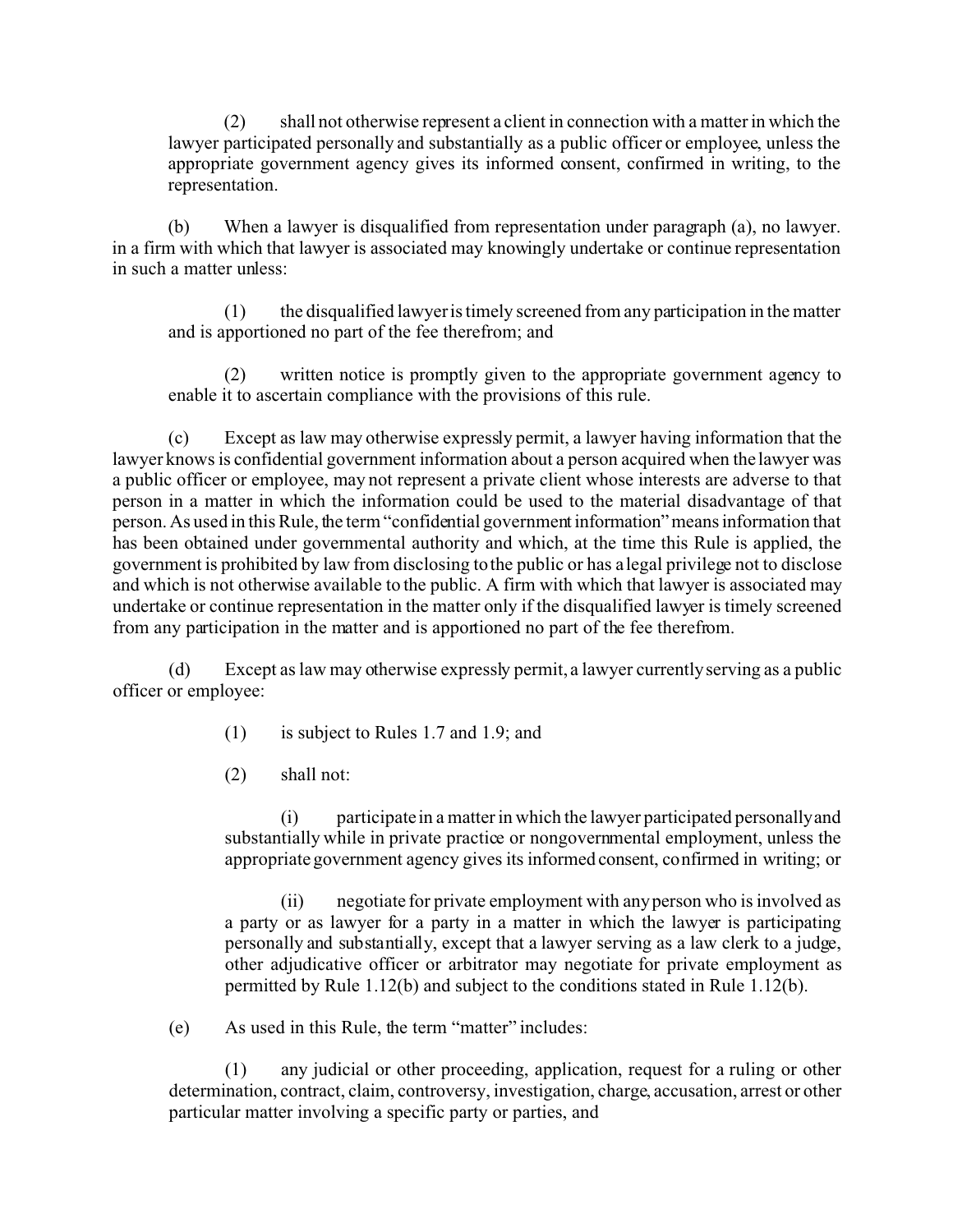(2) any other matter covered by the conflict of interest rules of the appropriate government agency.

# **RULE 1.12: FORMER JUDGE, ARBITRATOR, MEDIATOR OR OTHER THIRD-PARTY NEUTRAL**

(a) Except as stated in paragraph (d), a lawyer shall not represent anyone in connection with a matter in which the lawyer participated personally and substantially as a judge or other adjudicative officer or law clerk to such a person or as an arbitrator, mediator or other third-party neutral, unless all parties to the proceeding give informed consent, confirmed in writing.

(b) A lawyer shall not negotiate for employment with any person who is involved as a party or as lawyer for a party in a matter in which the lawyer is participating personally and substantially as a judge or other adjudicative officer or as an arbitrator, mediator or other third-party neutral. A lawyer serving as a law clerk to a judge or other adjudicative officer may negotiate for employment with a party or lawyer involved in a matter in which the clerk is participating personally and substantially, but only after the lawyer has notified the judge; or other adjudicative officer.

(c) If a lawyer is disqualified by paragraph (a), no lawyer in a firm with which that lawyer is associated may knowingly undertake or continue representation in the matter unless:

(1) the disqualified lawyer is timely screened from any participation in the matter and is apportioned no part of the fee therefrom; and

(2) written notice is promptly given to the parties and any appropriate tribunal to enable them to ascertain compliance with the provisions of this rule.

(d) An arbitrator selected as a partisan of a party in a multimember arbitration panel is not prohibited from subsequently representing that party.

# **RULE 1.13: ORGANIZATION AS CLIENT**

(a) A lawyer employed or retained by an organization represents the organization acting through its duly authorized constituents.

(b) If a lawyer for an organization knows that an officer, employee or other person associated with the organization is engaged in action, intends to act or refuses to act in a matter related to the representation that is a violation of a legal obligation to the organization, or a violation of law which reasonably might be imputed to the organization, and is likely to result in substantial injury to the organization, the lawyer shall proceed as is reasonably necessary in the best interest of the organization. In determining how to proceed, the lawyer shall give due consideration to the seriousness of the violation and its consequences, the scope and nature of the lawyer's representation, the responsibility in the organization and the apparent motivation of the person involved, the policies of the organization concerning such matters and any other relevant considerations. Any measures taken shall be designed to minimize disruption of the organization and the risk of revealing information relating to the representation, to persons outside the organization. Such measures may include among others:

(1) asking for reconsideration of the matter;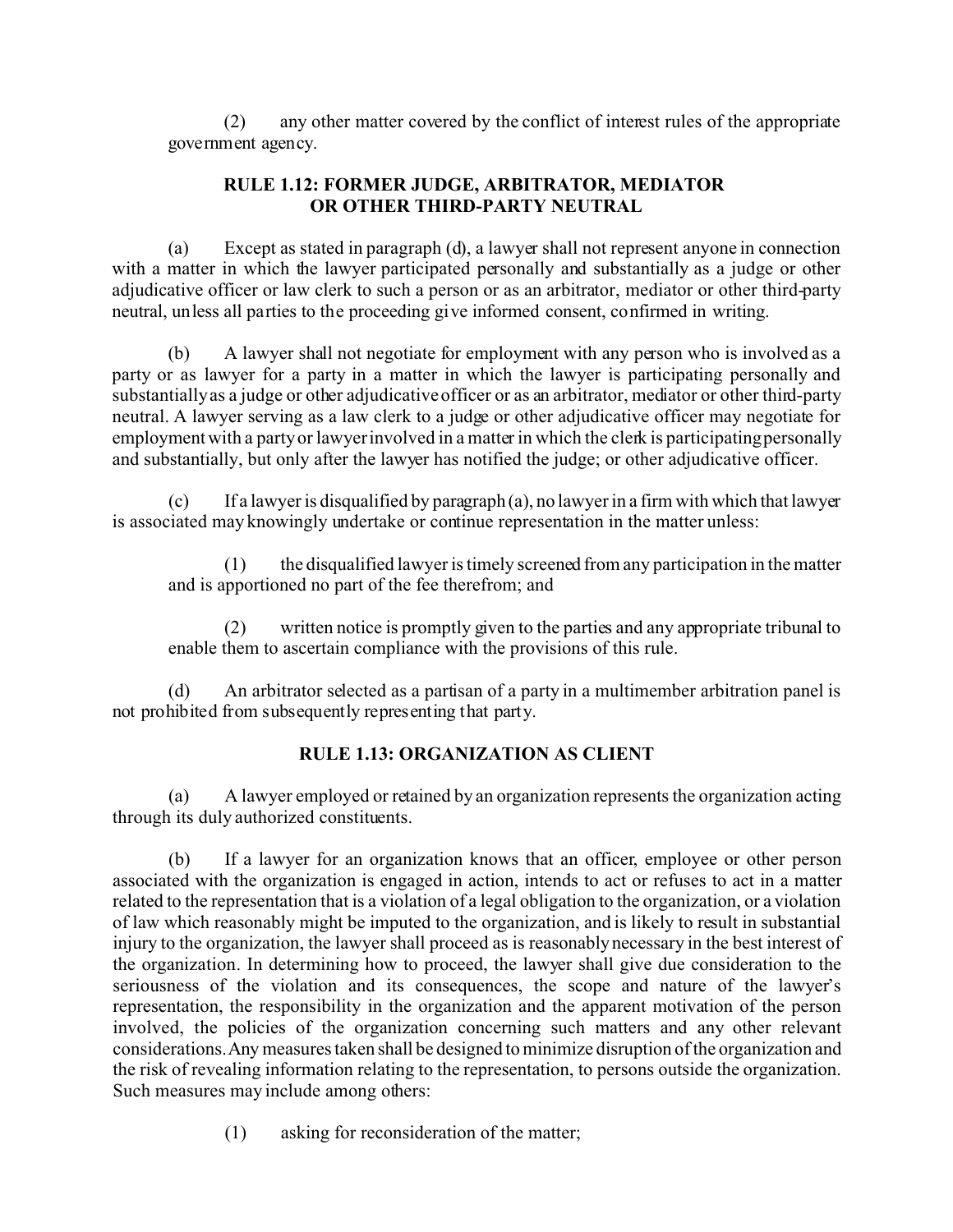(2) advising that a separate legal opinion on the matter be sought for presentation to appropriate authority in the organization; and

(3) referring the matter to higher authority in the organization, including, if warranted by the seriousness of the matter, referral to the highest authority that can act on behalf of the organization as determined by applicable law.

(c) If, despite the lawyer's efforts in accordance with paragraph (b), the highest authority that can act on behalf of the organization insists upon action, or a refusal to act, that is clearly a violation of law and is likely to result in substantial injury to the organization, the lawyer may resign in accordance with Rule 1.16.

(d) In dealing with an organization's directors, officers, employees, members, shareholders or other constituents, a lawyer shall explain the identity of the client when the lawyer knows or reasonably should know that the organization's interests are adverse to those of the constituents with whom the lawyer is dealing.

(e) A lawyer representing an organization mayalsorepresent anyofits directors, officers, employees, members, shareholders or other constituents, subject to the provisions of Rule 1.7. If the organization's consent to the dual representation is required by Rule 1.7, the consent shall be given by an appropriate official of the organization other than the individual who is to be represented, or by the shareholders.

### **RULE 1.14: CLIENT WITH DIMINISHED CAPACITY**

(a) When a client's capacity to make adequately considered decisions in connection with a representation is diminished, whether because of minority, mental impairment or for some other reason, the lawyer shall, as far as reasonably possible, maintain a normal client-lawyer relationship with the client.

(b) When the lawyer reasonably believes that the client has diminished capacity, is at risk of substantial physical, financial or other harm unless action is taken and cannot adequately act in the client's own interest, the lawyer may take reasonably necessary protective action, including consulting with individuals or entities that have the ability to take action to protect the client and, in appropriate cases, seeking the appointment of a guardian ad litem, conservator or guardian.

(c) Information relating to the representation of a client with diminished capacity is protected by Rule 1.6. When taking protective action pursuant to paragraph (b), the lawyer is impliedly authorized under Rule 1.6(a) to reveal information about the client, but only to the extent reasonably necessary to protect the client's interests.

# **RULE 1.15: SAFEKEEPING PROPERTY**

(a) A lawyer shall hold property of clients or third persons that is in a lawyer's possession in connection with a representation separate from the lawyer's own property. Funds shall be kept in a separate account maintained in the state where the lawyer's office is situated, or elsewhere with the consent of the client or third person. Other property shall be identified as such and appropriately safeguarded. Complete records of such account funds and other property shall be kept by the lawyer and shall be preserved for a period of [five years] after termination of the representation.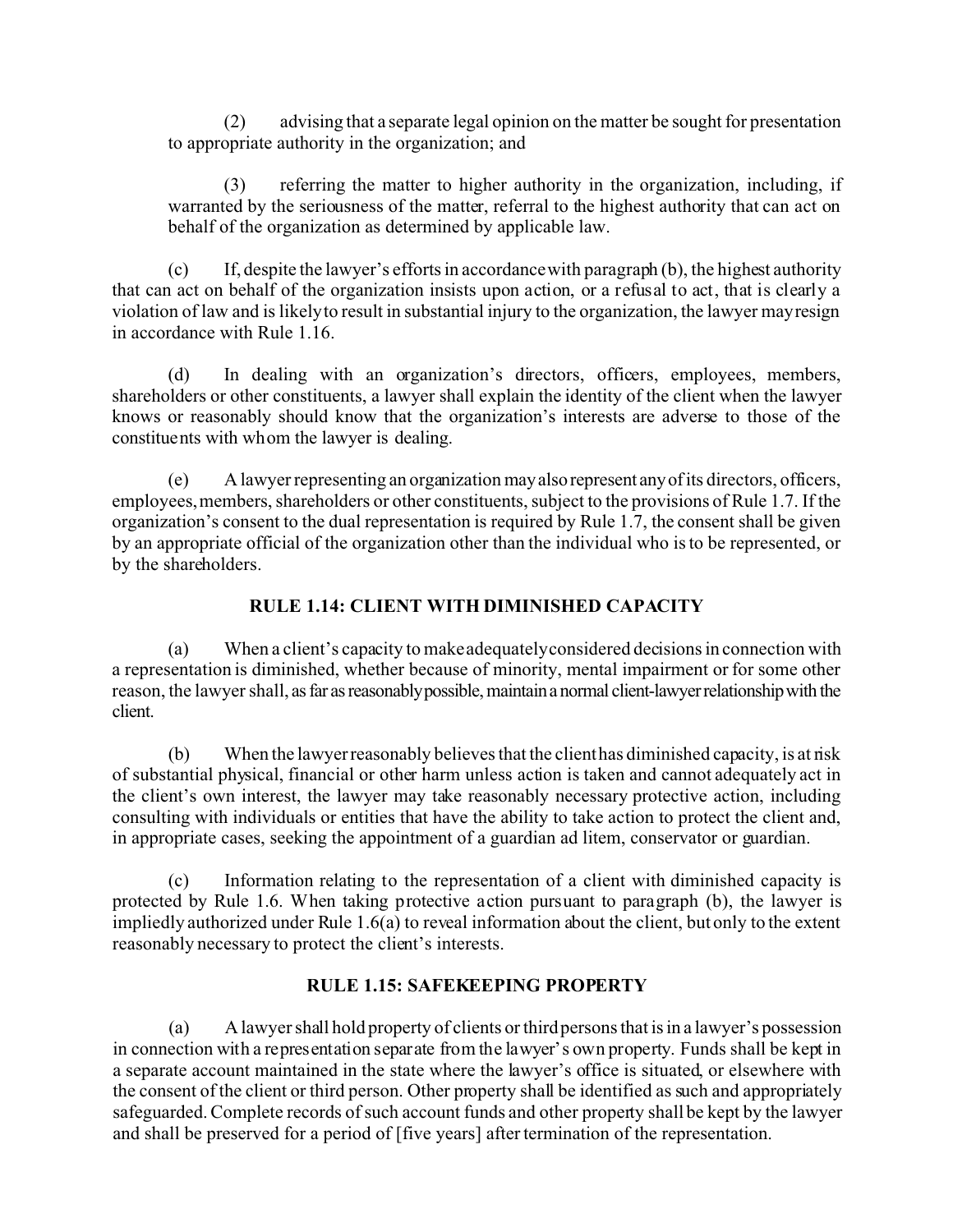(b) A lawyer may deposit the lawyer's own funds in a client trust account for the sole purpose of paying bank service charges on that account, but only in an amount necessary for that purpose.

(c) A lawyer shall deposit into a client trust account legal fees and expenses that have been paid in advance, to be withdrawn by the lawyer only as fees are earned or expenses incurred.

(d) Upon receiving funds or other property in which a client or third person has an interest, a lawyer shall promptly notify the client or third person. Except as stated in this rule or otherwise permitted by law or by agreement with the client, a lawyer shall promptly deliver to the client or third person any funds or other property that the client or third person is entitled to receive and, upon request by the client or third person, shall promptly render a full accounting regarding such property.

(e) When in the course of representation a lawyer is in possession of property in which two or more persons (one of whom may be the lawyer) claim interests, the property shall be kept separate by the lawyer the dispute is resolved. The lawyer shall promptly distribute all portions of the property as to which the interests are not in dispute.

# **RULE 1.16: DECLINING OR TERMINATING REPRESENTATION**

(a) Except as stated in paragraph (c), a lawyer shall not represent a client or, where representation has commenced, shall withdraw from the representation of a client if:

(1) the representation will result in violation of the rules of professional conduct or other law;

(2) the lawyer's physical or mental condition materially impairs the lawyer's ability to represent the client; or

(3) the lawyer is discharged.

(b) Except as stated in paragraph (e), a lawyer may withdraw from representing a client if:

(1) withdrawal can be accomplished without material adverse effect on the interests of the client;

(2) the client persists in a course of action involving the lawyer's services that the lawyer reasonably believes is criminal or fraudulent;

(3) the client has used the lawyer's services to perpetrate a crime or fraud;

(4) the client insists upon taking action that the lawyer considers repugnant or with which the lawyer has a fundamental disagreement;

(5) the client fails substantially to fulfill an obligation to the lawyer regarding the lawyer's services and has been given reasonable warning that the lawyer will withdraw unless the obligation is fulfilled;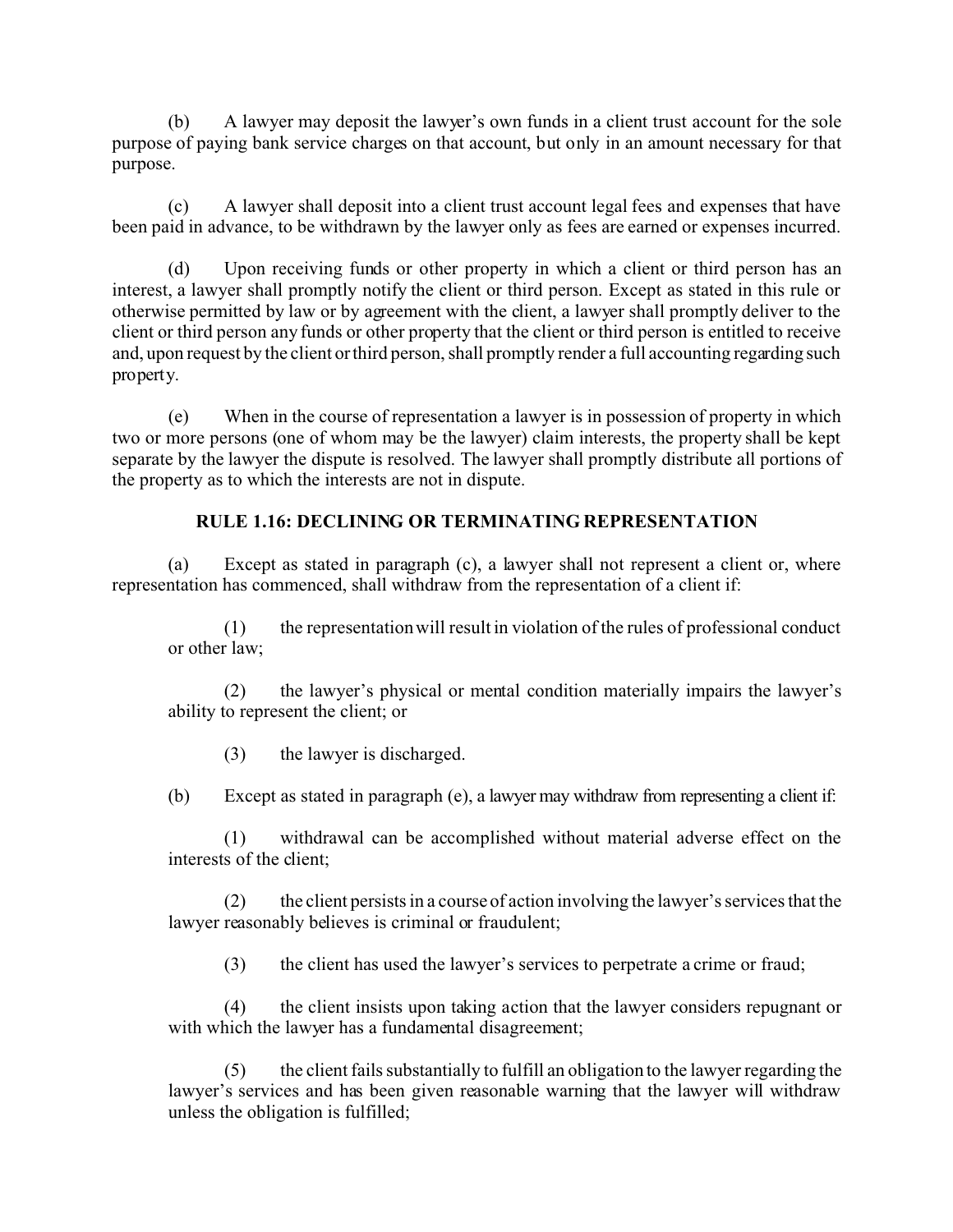(6) the representation will result in an unreasonable financial burden on the lawyer or has been rendered unreasonably difficult by the client; or

(7) other good cause for withdrawal exists.

(c) A lawyer must comply with applicable law requiring notice to or permission of a tribunal when terminating a representation. When ordered to do so by a tribunal, a lawyer shall continue representation notwithstanding good cause for terminating the representation.

(d) Upon termination of representation, a lawyer shall take steps to the extent reasonably practicable to protect a client's interests, such as giving reasonable notice to the client, allowing time for employment of other counsel, surrendering papers and property to which the client is entitled and refunding any advance payment of fee or expense that has not been earned or incurred. The lawyer may retain papers relating to the client to the extent permitted by other law.

# **RULE 1.17: SALE OF LAW PRACTICE**

A lawyer or a law firm may sell or purchase a law practice, or an area of law practice, including good will, if the following conditions are satisfied:

(a) The seller ceases to engage in the private practice of law, or in the area of practice that has been sold, [in the geographic area] [in the jurisdiction] (a jurisdiction may elect either version) in which the practice has been conducted;

(b) The entire practice, or the entire area of practice, is sold to one or more lawyers or law firms;

(c) The seller gives written notice to each of the seller's clients regarding:

- (1) the proposed sale;
- (2) the client's right to retain other counsel or to take possession of the file; and

(3) the fact that the client's consent to the transfer of the client's files will be presumed if the client does not take any action or does not otherwise object within ninety (90) days of receipt of the notice.

If a client cannot be given notice, the representation of that client may be transferred to the purchaser only upon entry of an order so authorizing by a court having jurisdiction. The seller may disclose to the court in camera information relating to the representation only to the extent necessary to obtain an order authorizing the transfer of a file.

(d) The fees charged clients shall not he increased by reason of the sale.

# **RULE 1.18: DUTIES TO PROSPECTIVE CLIENT**

(a) A person who discusses with a lawyer the possibility of forming a client-lawyer relationship with respect to a matter is a prospective client.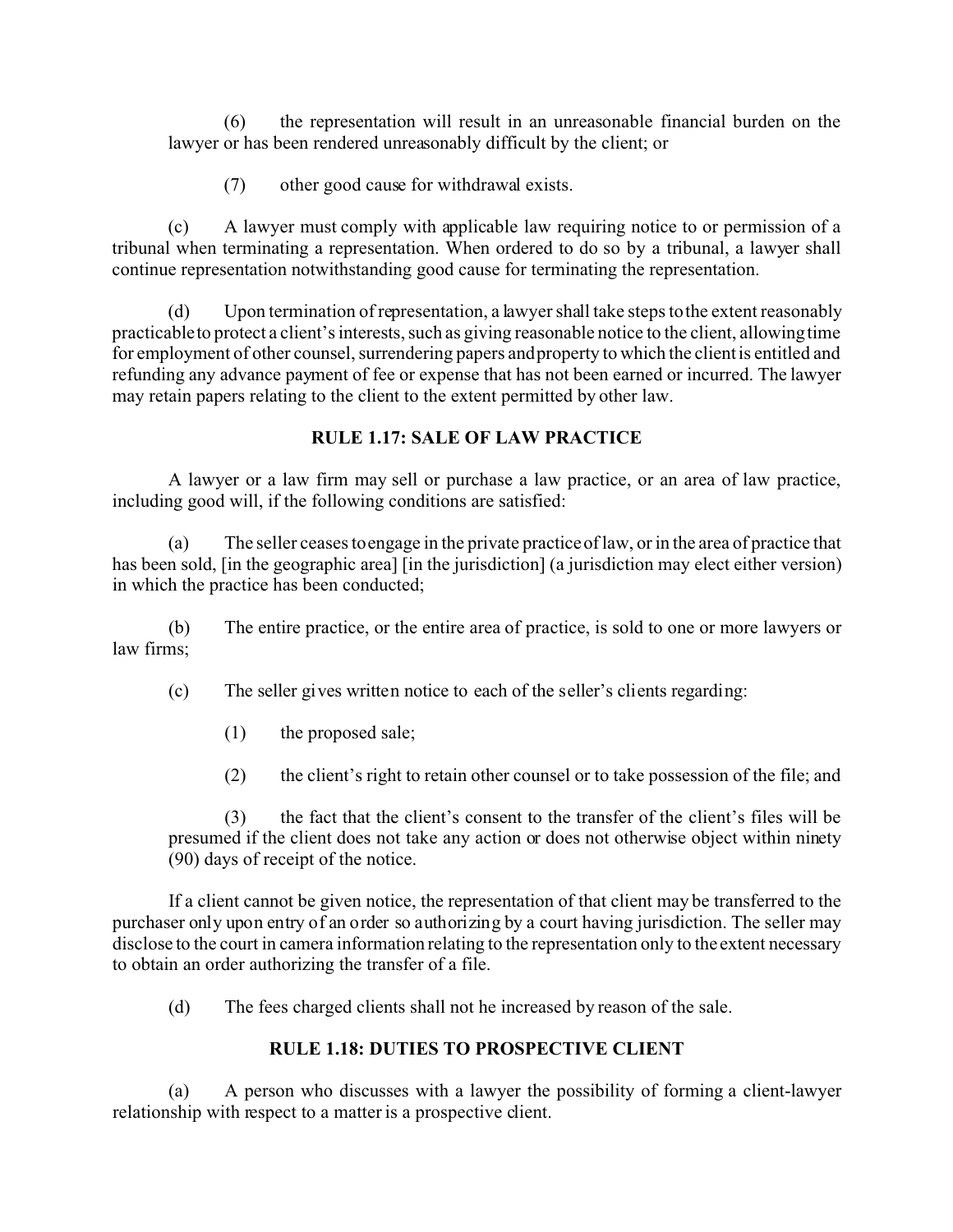(b) Even when no client-lawyer relationship ensues, a lawyer who has had discussions with a prospective client shall not use or reveal information learned in the consultation, except as Rule 1.9 would permit with respect to information of a former client.

(c) A lawyer subject to paragraph (b) shall not represent a client with interests materially adverse to those of a prospective client in the same or a substantially related matter if the lawyer received information from the prospective client that could be significantly harmful to that person in the matter, except as provided in paragraph (d). If a lawyer is disqualified from representation under this paragraph, no lawyer in a firm with which that lawyer is associated may knowingly undertake or continue representation in such a matter, except as provided in paragraph (d).

(d) When the lawyer has received disqualifying information as defined in paragraph (c), representation is permissible if:

(1) both the affected client and the prospective client have given informed consent, confirmed in writing, or:

(2) the, lawyer who received the information took reasonable measures to avoid exposure to more disqualifying information than was reasonably necessary to determine whether to represent the prospective client; and

(i) the disqualified lawyer is timely screened from any participation in the matter and is apportioned no part of the fee therefrom; and

(ii) written notice is promptly given to the prospective client.

# **RULE 2.1: ADVISOR**

In representing a client, a lawyershall exerciseindependent professional judgment and render candid advice. In rendering advice, a lawyer may refer not only to law but to other considerations such as moral, economic, social and political factors, that may be relevant to the client's situation.

# **RULE 2.2: EVALUATION FOR USE BY THIRD PERSONS**

(a) A lawyer may provide an evaluation of a matter affecting a client for the use of someone other than the client if the lawyer reasonably believes that making the evaluation is compatible with other aspects of the lawyer's relationship with the client.

(b) When the lawyer knows or reasonably should know that the evaluation is likely to affect the client's interests materially and adversely, the lawyer shall not provide the evaluation unless the client gives informed consent.

(c) Except as disclosure is authorized in connection with a report of an evaluation, information relating to the evaluation is otherwise protected by Rule 1.6.

# **RULE 2.3: LAWYER SERVING AS THIRD-PARTY NEUTRAL**

(a) A lawyer serves as a third-party neutral when the lawyer assists two or more persons who are not clients of the lawyer to reach a resolution of a dispute or other matter that has arisen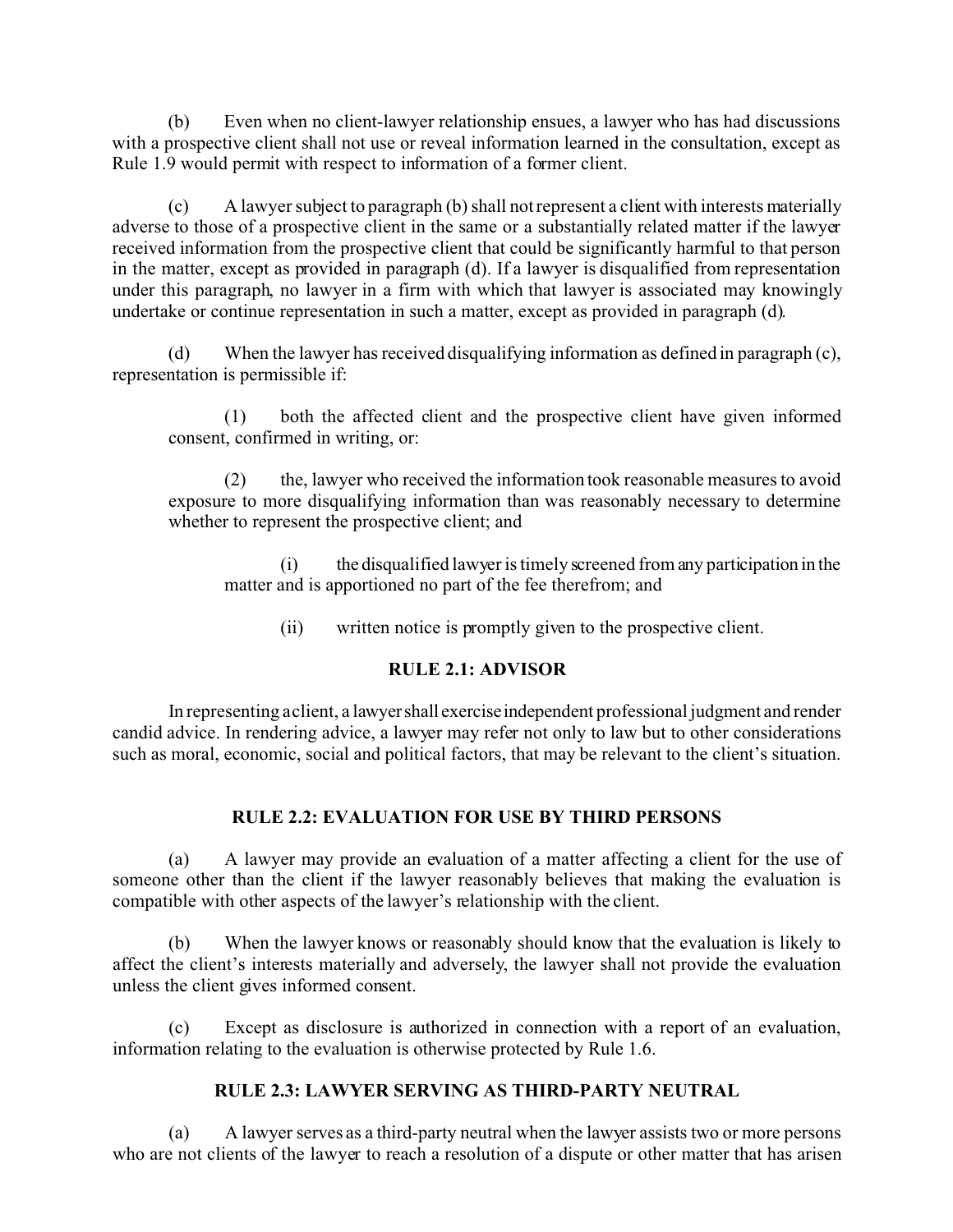between them. Service as a third-party neutral may include service as an arbitrator, a mediator or in such other capacity as will enable the lawyer to assist the parties to resolve the matter.

(b) A lawyer serving as a third-party neutral shall inform unrepresented parties that the lawyer is not representing them. When the lawyer knows or reasonably should know that a party does not understand the lawyer's role in the matter, the lawyer shall explain the difference between the lawyer's role as a third-party neutral and a lawyer's role as one who represents a client.

# **RULE 3.1: MERITORIOUS CLAIMS AND CONTENTIONS**

A lawyer shall not bring or defend a proceeding, or assert or controvert an issue therein, unless there is a basis in law and fact for doing so that is not frivolous, which includes a good faith argument for an extension, modification or reversal of existing law. A lawyer for the defendant in a criminal proceeding, or the respondent in a proceeding that could result in incarceration, may nevertheless so defend the proceeding as to require that every element of the case be established.

# **RULE 3.2: EXPEDITING LITIGATION**

A lawyer shall make reasonable efforts to expedite litigation consistent with the interests of the client.

# **RULE 3.3: CANDOR TOWARD THE TRIBUNAL**

(a) A lawyer shall not knowingly:

(1) make a false statement of fact or law to a tribunal or fail to correct a false statement of material fact or law previously made to the tribunal by the lawyer;

(2) fail to disclose to the tribunal legal authority in the controlling jurisdiction known to the lawyer to be directly adverse to the position of the client and not disclosed by opposing counsel; or

(3) offer evidence that the lawyer knows to be false. If a lawyer, the lawyer's client, or a witness called by the lawyer, has offered material evidence and the lawyer comes to know of its falsity, the lawyer shall take reasonable remedial measures, including, if necessary, disclosure to the tribunal. A lawyer may refuse to offer evidence, other than the testimony of a defendant in a criminal matter, that the lawyer reasonably believes is false.

(b) A lawyer who represents a client in an adjudicative proceeding and who knows that a person intends to engage, is engaging or has engaged in criminal or fraudulent conduct related to the proceeding shall take reasonable remedial measures, including, if necessary, disclosure to the tribunal.

(c) The duties stated in paragraphs (a) and (b) continue to the conclusion of the proceeding, and apply even if compliance requires disclosure of information otherwise protected by Rule  $1.6$ 

(d) In an ex parte proceeding, a lawyer shall inform the tribunal of all material facts known to the lawyer that will enable the tribunal to make an informed decision, whether or not the facts are adverse.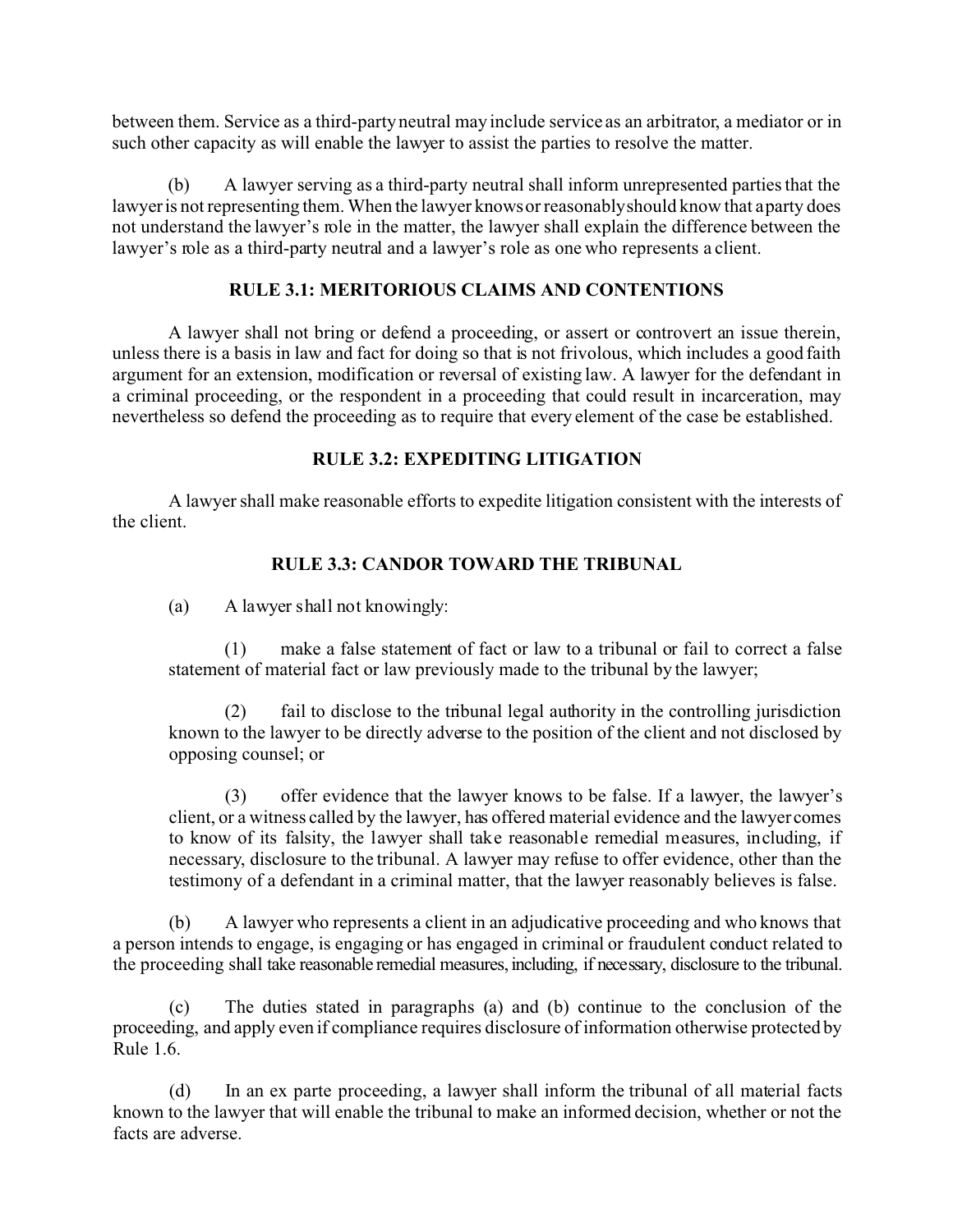# **RULE 3.4: FAIRNESS TO OPPOSING PARTY AND COUNSEL**

A lawyer shall not:

(a) unlawfully obstruct another party's access to evidence or unlawfully alter, destroy or conceal a document or other material having potential evidentiary value. A lawyer shall not counsel or assist another person to do any such act;

(b) falsify evidence, counsel or assist a witness to testify falsely, or offer an inducement to a witness that is prohibited by law;

(c) knowingly disobey an obligation under the rules of a tribunal, except for an open refusal based on an assertion that no valid obligation exists;

(d) in pretrial procedure, make a frivolous discovery request or fail to make reasonably diligent effort to comply with a legally proper discovery request by an opposing party;

(e) in trial, allude to any matter that the lawyer does not reasonably believe is relevant or that will not be supported by admissible evidence, assert personal knowledge of facts in issue except when testifying as a witness, or state a personal opinion as to the justness of a cause, the credibility of a witness, the culpability of a civil litigant or the guilt or innocence of an accused; or

(f) request a person other than a client to refrain from voluntarily giving relevant information to another party unless:

(1) the person is a relative or an employee or other agent of a client; and

(2) the lawyer reasonablybelieves that the person's interests will not be adversely affected by refraining from giving such information.

# **RULE 3.5: IMPARTIALITY AND DECORUM OF THE TRIBUNAL**

A lawyer shall not:

(a) seek to influence a judge, juror, prospective juror or other official by means prohibited by law;

(b) communicate ex parte with such a person during the proceeding unless authorized to do so by law or court order;

(c) communicate with a juror or prospective juror after discharge of the jury if:

- (1) the communication is prohibited by law or court order;
- (2) the juror has made known to the lawyer a desire not to communicate; or

(3) the communication involves misrepresentation, coercion, duress or harassment; or

(d) engage in conduct intended to disrupt a tribunal.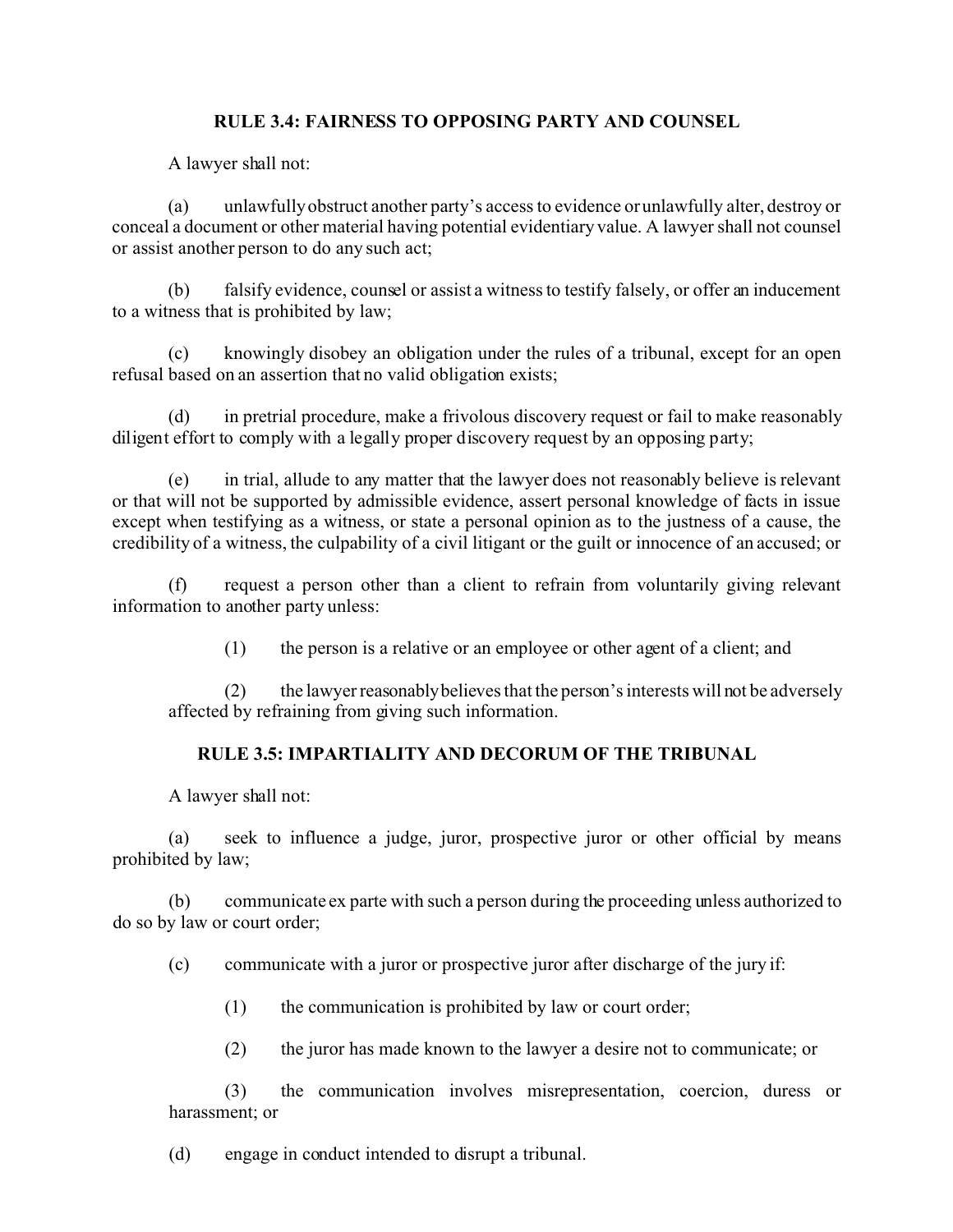#### **RULE 3.6: TRIAL PUBLICITY**

(a) A lawyer who is participating or has participated in the investigation or litigation of a matter shall not make an extrajudicial statement that the lawyer knows or reasonably should know will be disseminated by means of public communication and will have a substantial likelihood of materially prejudicing an adjudicative proceeding in the matter.

(b) Notwithstanding paragraph (a), a lawyer may state:

(1) the claim, offense or defense involved and, except when prohibited by law, the identity of the persons involved;

(2) information contained in a public record;

(3) that an investigation of a matter is in progress;

(4) the scheduling or result of any step in litigation;

(5) a request for assistance in obtaining evidence and information necessary thereto;

(6) a warning of danger concerning the behavior of a person involved, when there is reason to believe that there exists the likelihood of substantial harm to an individual or to the public interest; and

 $(7)$  in a criminal case, in addition to subparagraphs  $(1)$  through  $(6)$ :

(i) the identity, residence, occupation and family status of the accused;

(ii) if the accused has not been apprehended, information necessary to aid in apprehension of that person;

(iii) the fact, time and place of arrest; and

(iv) the identity of investigating and arresting officers or agencies and the length of the investigation.

(c) Notwithstanding paragraph (a), a lawyer may make a statement that a reasonable lawyer would believe is required to protect a client from the substantial undue prejudicial effect of recent publicity not initiated by the lawyer or the lawyer's client. A statement made pursuant to this paragraph shall be limited to such information as is necessary to mitigate the recent adverse publicity.

(d) No lawyer associated in a firm or government agency with a lawyer subject to paragraph (a) shall make a statement prohibited by paragraph (a).

# **RULE 3.7: LAWYER AS WITNESS**

(a) A lawyer shall not act as advocate at a trial in which the lawyer is likely to be a necessary witness unless: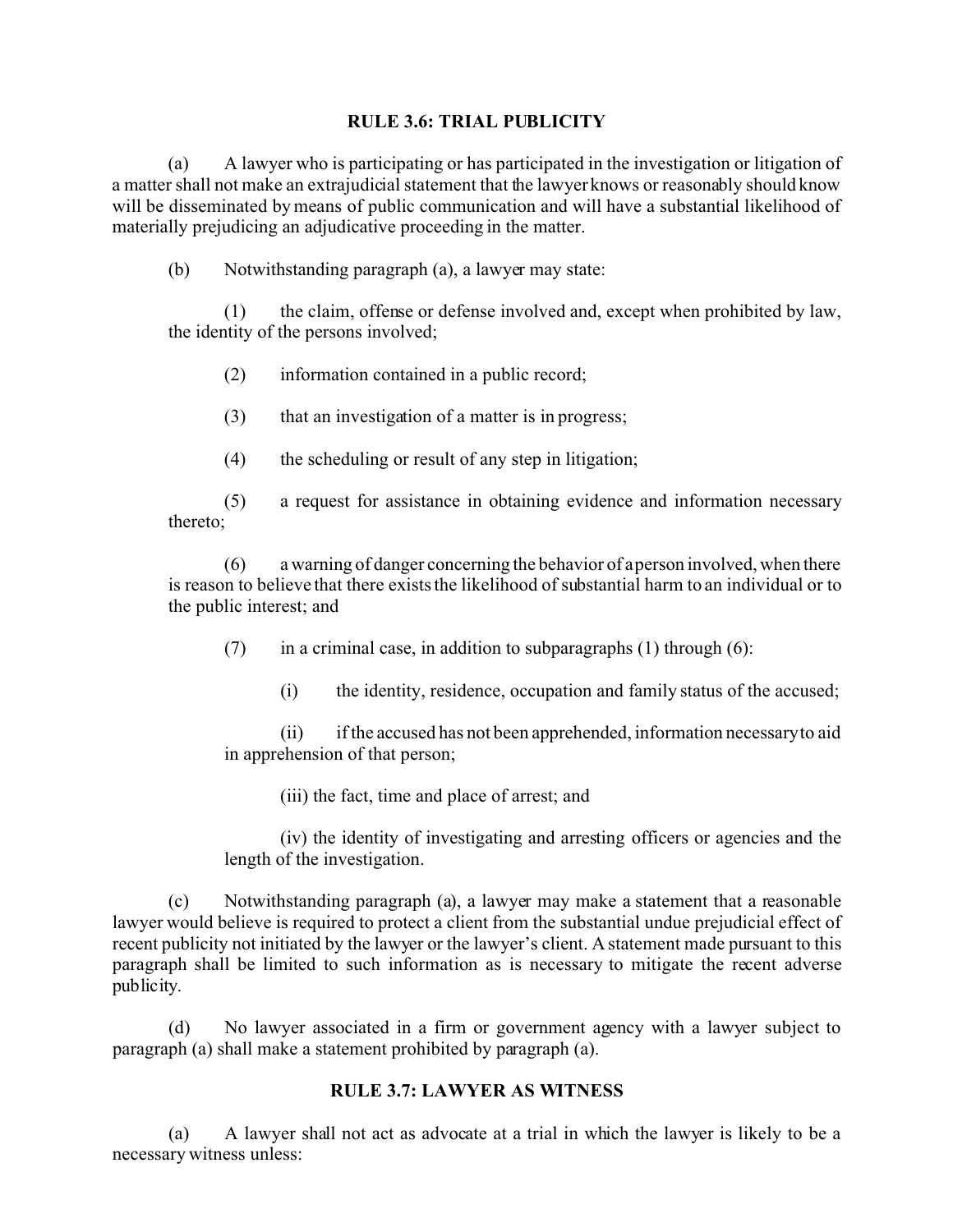(1) the testimony relates to an uncontested issue;

(2) the testimony relates to the nature and value of legal services rendered in the case; or

(3) disqualification of the lawyer would work substantial hardship on the client.

(b) A lawyer may act as advocate in a trial in which another lawyer in the lawyer's firm is likely to be called as a witness unless precluded from doing so by Rule 1.7 or Rule 1.9.

# **RULE 3.8: SPECIAL RESPONSIBILITIES OF A PROSECUTOR**

The prosecutor in a criminal case shall:

(a) refrain from prosecuting a charge that the prosecutor knows is not supported by probable cause;

(b) make reasonable efforts to assure that the accused has been advised of the right to, and the procedure for obtaining, counsel and has been given reasonable opportunity to obtain counsel;

(c) notseek to obtainfroman unrepresented accused a waiver of important pretrial rights, such as the right to a preliminary hearing;

(d) make timely disclosure to the defense of all evidence or information known to the prosecutor that tends to negate the guilt of the accused or mitigates the offense, and, in connection with sentencing, disclose to the defense and to the tribunal all unprivileged mitigating information known to the prosecutor, except when the prosecutor is relieved of this responsibility by a protective order of the tribunal;

(e) not subpoena a lawyer in a grand jury or other criminal proceeding to present evidence about a past or present client unless the prosecutor reasonably believes:

(1) the information sought is not protected from disclosure by any applicable privilege;

(2) the evidence sought is essential to the successful completion of an ongoing investigation or prosecution; and

(3) there is no other feasible alternative to obtain the information;

(f) except for statements that are necessary to inform the public of the nature and extent of the prosecutor's action and that serve a legitimate law enforcement purpose, refrain from making extrajudicial comments that have a substantial likelihood of heightening public condemnation of the accused and exercise reasonablecare to preventinvestigators, law enforcement personnel, employees or other persons assisting or associated with the prosecutor in a criminal case from making an extrajudicial statement that the prosecutor would be prohibited from making under Rule 3.6 or this Rule.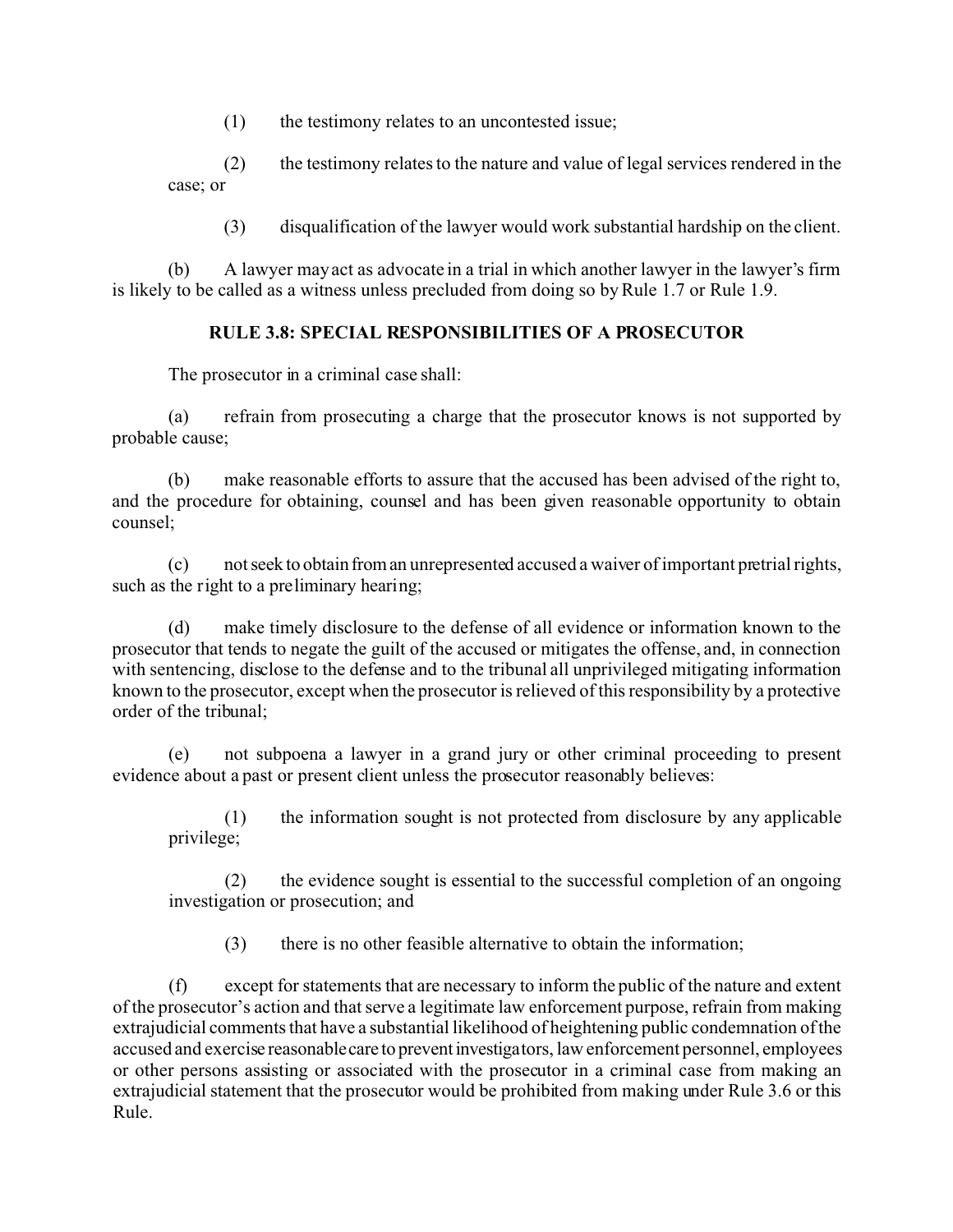#### **RULE 3.9: ADVOCATE IN NONADJUDICATIVE PROCEEDINGS**

A lawyer representing a client before a legislative body or administrative agency in a nonadjudicative proceeding shall disclose that the appearance is in a representative capacityand shall conform to the provisions of Rules 3.3(a) through (c), 3.4(a) through (c), and 3.5.

# **RULE 4.1: TRUTHFULNESS IN STATEMENTS TO OTHERS**

In the course of representing a client a lawyer shall not knowingly:

(a) make a false statement of material fact or law to a third person; or

(b) fail to disclose a material fact when disclosure is necessary to avoid assisting a criminal or fraudulent act by a client, unless disclosure is prohibited by Rule 1.6.

### **RULE 4.2: COMMUNICATION WITH PERSON REPRESENTED BY COUNSEL**

In representing a client, a lawyer shall not communicate about the subject of the representation with a person the lawyer knows to be represented by another lawyer in the matter, unless the lawyer has the consent of the other lawyer or is authorized to do so by law or a court order.

# **RULE 4.3: DEALING WITH UNREPRESENTED PERSON**

In dealing on behalf of a client with a person who is not represented by counsel, a lawyer shall not state or imply that the lawyer is disinterested. When the lawyer knows or reasonably should know that the unrepresented person misunderstands the lawyer's role in the matter, the lawyer shall make reasonable efforts to correct the misunderstanding. The lawyer shall not give legal advice to an unrepresented person, other than the advice to secure counsel, if the lawyer knows or reasonably should know that the interests of such a person are or have a reasonable possibility of being in conflict with the interests of the client.

# **RULE 4.4: RESPECT FOR RIGHTS OF THIRD PERSONS**

(a) In representing a client, a lawyer shall not use means that have no substantial purpose other than to embarrass, delay, or burden a third person, or use methods of obtaining evidence that violate the legal rights of such a person.

(b) A lawyer who receives a document relating to the representation of the lawyer's client and knows or reasonably should know that the document was inadvertently sent shall promptlynotify the sender.

### **RULE 5.1: RESPONSIBILITIES OF PARTNERS, MANAGERS, AND SUPERVISORY LAWYERS**

(a) A partner in a law firm, and a lawyer who individually or together with other lawyers possesses comparable managerial authority in a law firm, shall make reasonable efforts to ensure that the firm has in effect measures giving reasonable assurance that all lawyers in the firm conform to the Rules of Professional Conduct.

(b) A lawyer having direct supervisory authority over another lawyer shall make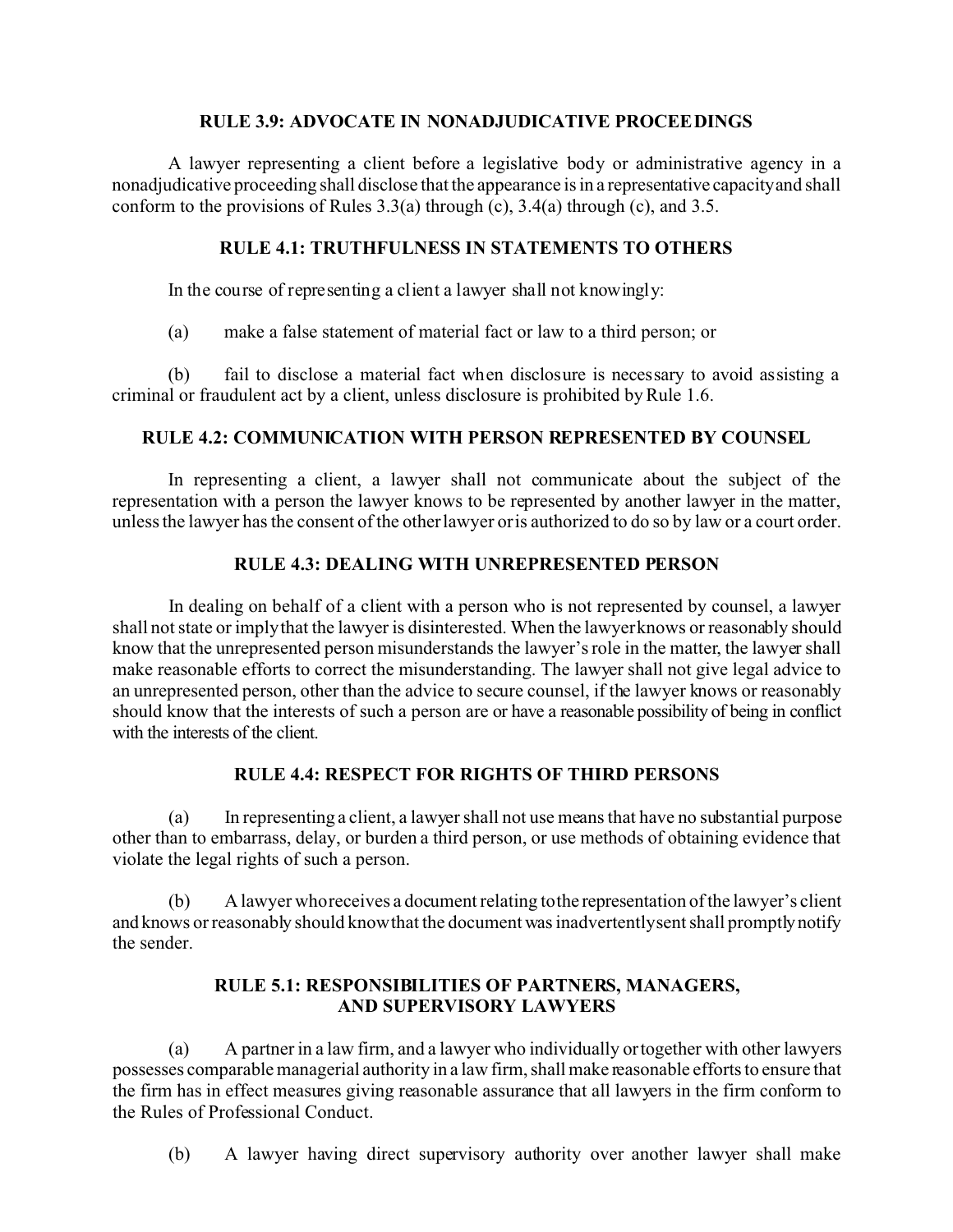reasonable efforts to ensure that the other lawyer conforms to the Rules of Professional Conduct.

(c) A lawyer shall be responsible for another lawyer's violation of the Rules of Professional Conduct if:

(1) the lawyer orders or, with knowledge of the specific conduct, ratifies the conduct involved; or

(2) the lawyer is a partner or has comparable managerial authority in the law firm in which the other lawyer practices, or has direct supervisory authority over the other lawyer, and knows of the conduct at a time when its consequences can be avoided or mitigated but fails to take reasonable remedial action.

### **RULE 5.2: RESPONSIBILITIES OF A SUBORDINATE LAWYER**

(a) A lawyer is bound by the Rules of Professional Conduct notwithstanding that the lawyer acted at the direction of another person.

(b) A subordinate lawyer does not violate the Rules of Professional Conduct if that lawyer acts in accordance with a supervisory lawyer's reasonable resolution of an arguable question of professional duty.

### **RULE 5.3: RESPONSIBILITIES REGARDING NONLAWYER ASSISTANTS**

With respect to a nonlawyer employed or retained by or associated with a lawyer:

(a) a partner, and a lawyer who individually or together with other lawyers possesses comparable managerial authority in a law firm shall make reasonable efforts to ensure that the firm has in effect measures giving reasonable assurance that the person's conduct is compatible with the professional obligations of the lawyer;

(b) a lawyer having direct supervisory authority over the nonlawyer shall make reasonable efforts to ensure that the person's conduct is compatible with the professional obligations of the lawyer; and

(c) a lawyer shall be responsible for conduct of such a person that would be a violation of the Rules of Professional Conduct if engaged in by a lawyer if:

(1) the lawyer orders or, with the knowledge of the specific conduct, ratifies the conduct involved; or

(2) the lawyer is a partner or has comparable managerial authority in the law firm in which the person is employed, or has direct supervisory authority over the person, and knows of the conduct at a time when its consequences can be avoided or mitigated but fails to take reasonable remedial action.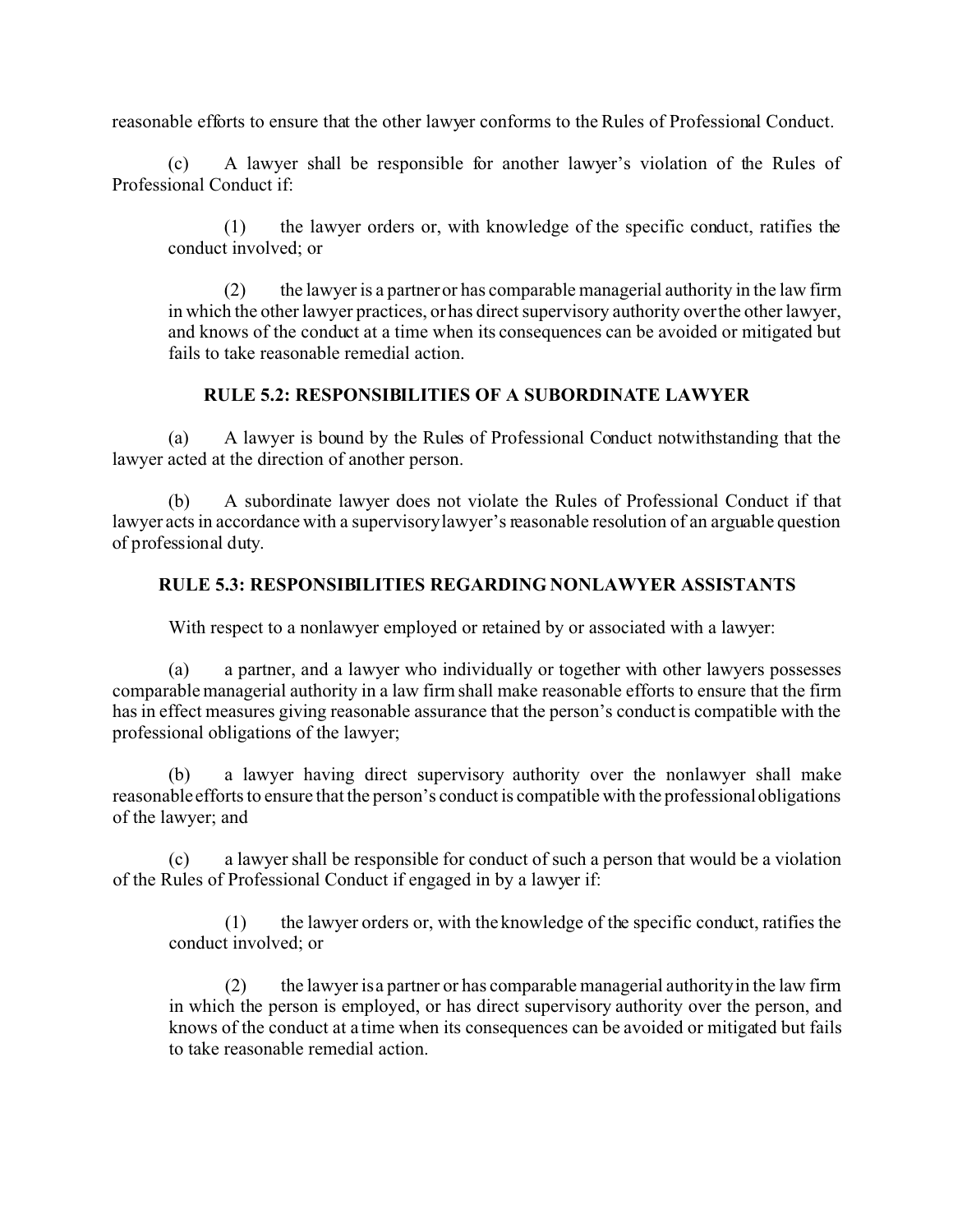#### **RULE 5.4: PROFESSIONAL INDEPENDENCE OF A LAWYER**

(a) A lawyer or law firm shall not share legal fees with a nonlawyer, except that:

(1) an agreement by a lawyer with the lawyer's firm, partner, or associate may provide for the payment of money, over a reasonable period of time after the lawyer's death, to the lawyer's estate or to one or more specified persons;

(2) a lawyer who purchases the practice of a deceased, disabled, or disappeared lawyer may, pursuant to the provisions of Rule 1.17, pay to the estate or other representative of that lawyer the agreed-upon purchase price;

(3) a lawyer or law firm may include nonlawyer employees in a compensation or retirement plan, even though the plan is based in whole or in part on a profit-sharing arrangement; and

(4) a lawyer may share court-awarded legal fees with a nonprofitorganization that employed, retained or recommended employment of the lawyer in the matter.

(b) A lawyer shall not form a partnership with a nonlawyer if any of the activities of the partnership consist of the practice of law.

(c) A lawyer shall not permit a person who recommends, employs, or pays the lawyer to render legal services for another to direct or regulate the lawyer's professional judgment in rendering such legal services.

(d) A lawyer shall not practice with or in the form of a professional corporation or association authorized to practice law for a profit, if:

(1) a nonlawyer owns any interest therein, except that a fiduciary representative of the estate of a lawyer may hold the stock or interest of the lawyer for a reasonable time during administration;

(2) a nonlawyer is a corporate director or officer thereof or occupies the position of similar responsibility in any form of association other than a corporation; or

(3) a nonlawyer has the right to direct or control the professional judgment of a lawyer.

# **RULE 5.5: MULTIJURISDICTIONAL PRACTICE OF LA W**

(a) A lawyer shall not practice law in a jurisdiction in violation of the regulation of the legal profession in that jurisdiction, or assist another in doing so.

(b) A lawyer who is not admitted to practice in this jurisdiction shall not:

(1) except as authorized by these Rules or other law, establish an office or other systematic and continuous presence in this jurisdiction for the practice of law; or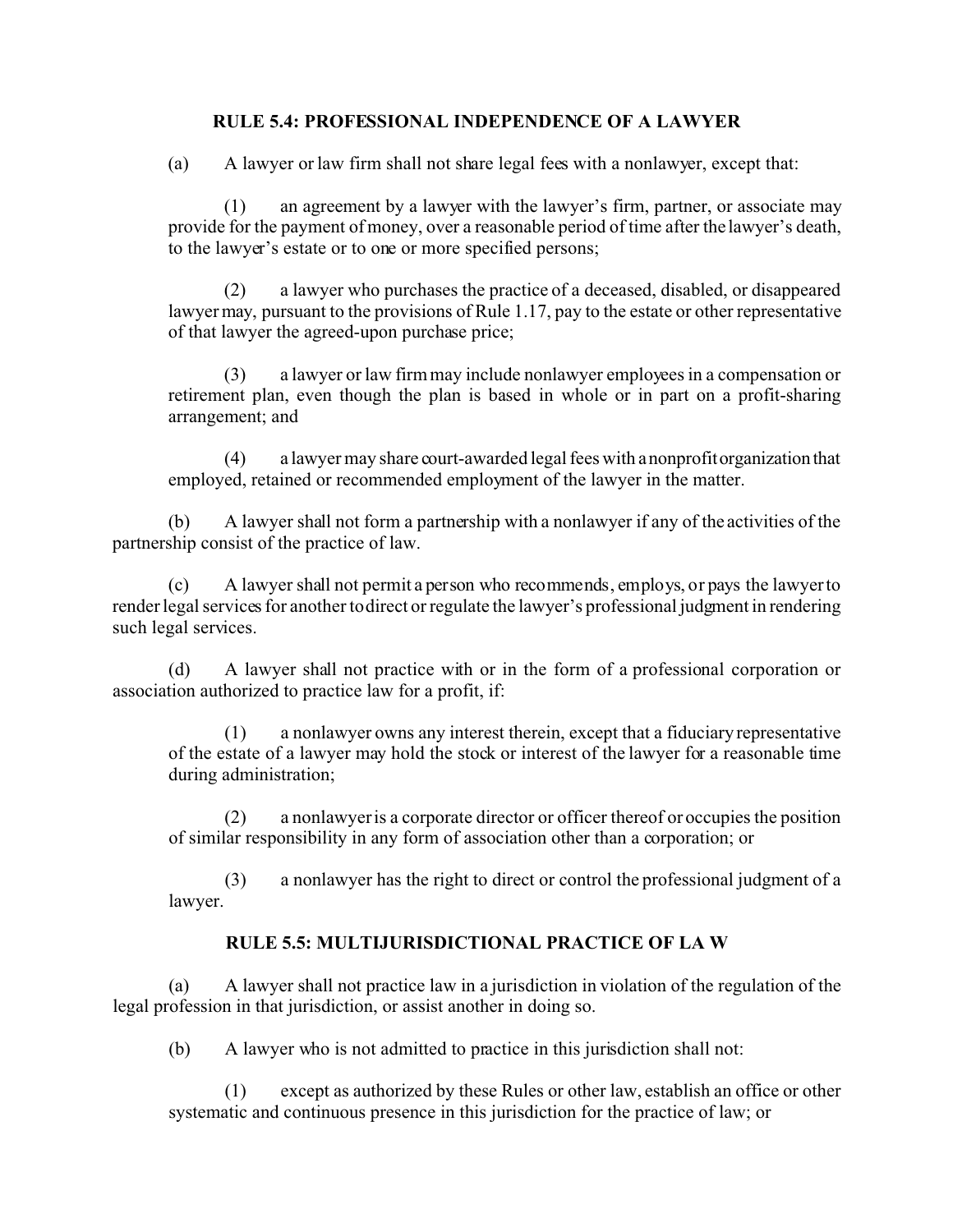(2) hold out to the public or otherwise represent that the lawyer is admitted to practice law in this jurisdiction.

(c) A lawyer admitted in another United States jurisdiction, and not disbarred or suspended from practice in any jurisdiction, may provide legal services on a temporary basis in this jurisdiction that:

(1) are undertaken in association with a lawyer who is admitted to practice in this jurisdiction and who actively participates in the matter;

(2) are in or reasonably related to a pending or potential proceeding before a tribunal in this or another jurisdiction, if the lawyer, or a person the lawyer is assisting, is authorized by law or order to appear in such proceeding or reasonably expects to be so authorized;

(3) are in or reasonably related to a pending or potential arbitration, mediation, or other alternative dispute resolution proceeding in this or another jurisdiction, if the services arise out of or are reasonably related to the lawyer's practice in a jurisdiction in which the lawyer is admitted to practice and are not services for which the forum requires pro hac vice admission; or

(4) are not within paragraphs  $(c)(2)$  or  $(c)(3)$  and arise out of or are reasonably related to the lawyer's practice in a jurisdiction in which the lawyer is admitted to practice.

(d) A lawyer admitted in another United States jurisdiction, and not disbarred or suspended from practice in any jurisdiction, may provide legal services in this jurisdiction that:

(1) are provided to the lawyer\*s employer or its organizational affiliates and are not services for which the forum requires pro hac vice admission; or

(2) are services that the lawyer is authorized by federal or other law to provide in this jurisdiction.

# **RULE 5.6: RESTRICTIONS ON RIGHT TO PRACTICE**

A lawyer shall not participate in offering or making:

(a) a partnership,shareholders, operating, employment,or othersimilartypeof agreement that restricts the right of a lawyer to practice after termination of the relationship, except an agreement concerning benefits upon retirement; or

(b) an agreement in which a restriction on the lawyer's right to practice is part of the settlement of a client controversy.

#### **RULE 5.7: RESPONSIBILITIES REGARDING LAW-RELATED SERVICES**

(a) A lawyer shall be subject to the Rules of Professional Conduct with respect to the provision of law-related services, as defined in paragraph (b), if the law-related services are provided: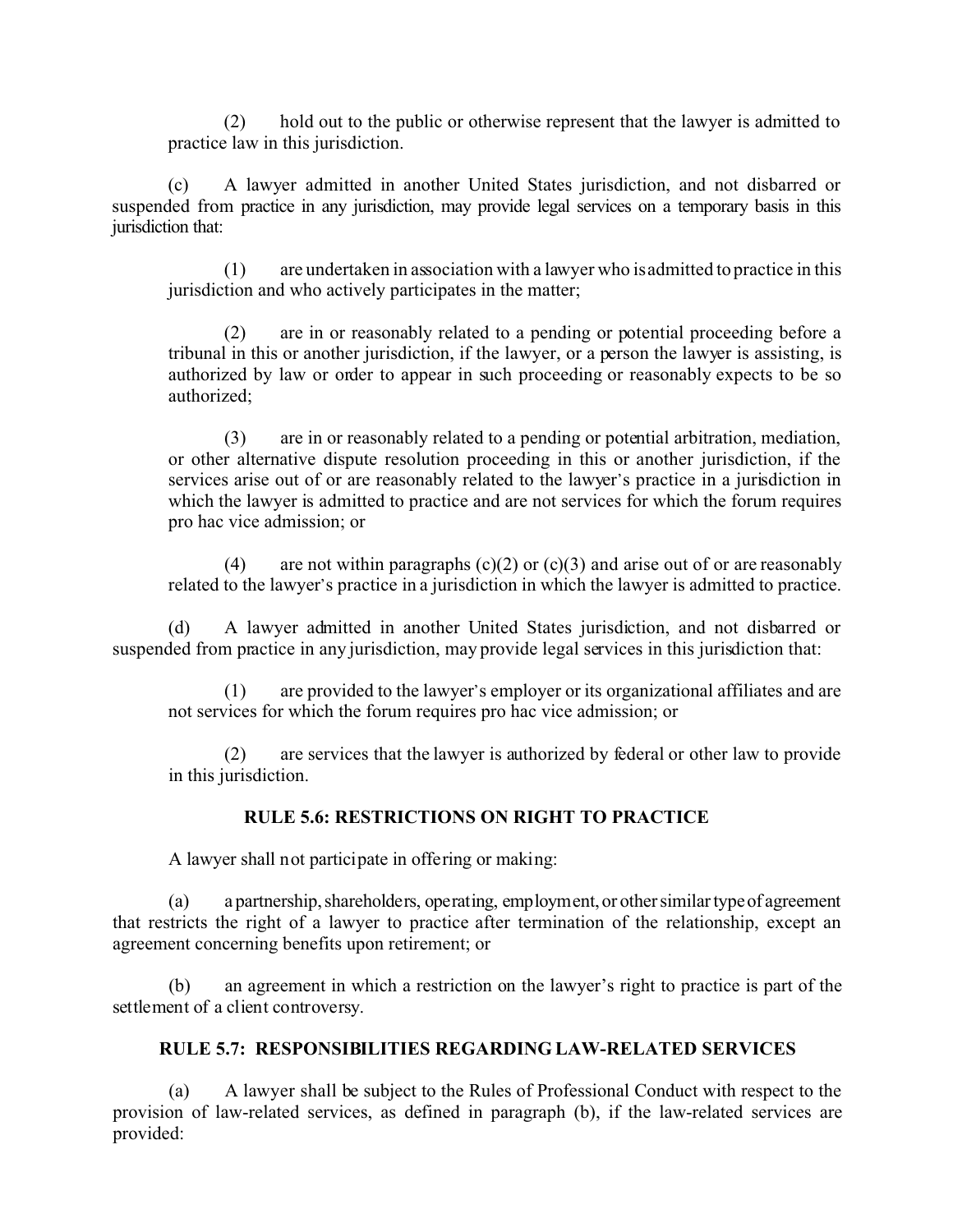(1) by the lawyer in circumstances that are not distinct from the lawyer's provision of legal services to clients; or

(2) in other circumstances by an entity controlled by the lawyer individually or with others if the lawyer fails to take reasonable measures to assure that a person obtaining the law-related services knows that the services are not legal services and that the protections of the client-lawyer relationship do not exist.

(b) The term "law-related services" denotes services that might reasonably be performed in conjunction with and in substance are related to the provision of legal services, and that are not prohibited as unauthorized practice of law when provided by a nonlawyer.

# **RULE 6.1: VOLUNTARY PRO BONO PUBLICO SERVICE**

Every lawyer has a professional responsibility to provide legal services to those unable to pay. A lawyer should aspire to render at least (50) hours of pro bono publico legal services per year. In fulfilling this responsibility, the lawyer should:

(a) provide a substantial majority of the (50) hours of legal services without fee or expectation of fee to:

(1) persons of limited means or

(2) charitable, religious, civic, community, governmental and educational organizations in matters that are designed primarily to address the needs of persons of limited means; and

(b) provide any additional services through:

(1) delivery of legal services at no fee or substantially reduced fee to individuals, groups or organizations seeking to secure or protect civil rights, civil liberties or public rights, or charitable, religious, civic, community, governmental and educational organizations in matters in furtherance of their organizational purposes, where the payment of standard legal fees would significantly deplete the organization's economic resources or would be otherwise inappropriate;

(2) delivery of legal services at a substantially reduced fee to persons of limited means; or

(3) participation in activities for improving the law, the legal system or the legal profession.

In addition, a lawyer should voluntarily contribute financial support to organizations that provide legal services to persons of limited means.

# **RULE 6.2: ACCEPTING APPOINTMENTS**

A lawyer shall not seek to avoid appointment by a tribunal to represent a person except for good cause, such as: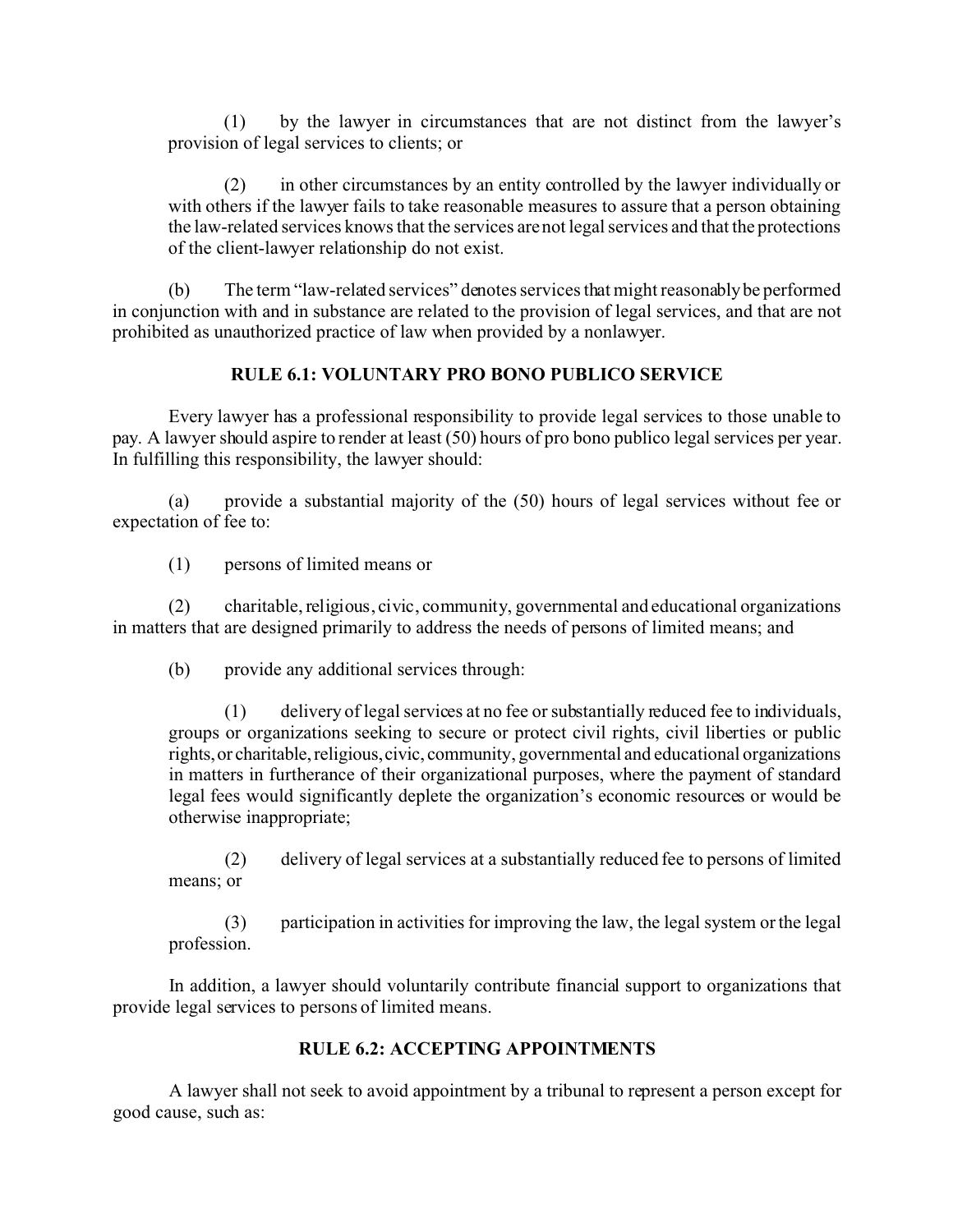(a) representing the client is likely to result in violation of the Rules of Professional Conduct or other law;

(b) representing the client is likely to result in an unreasonable financial burden on the lawyer; or

(c) the client or the cause is so repugnant to the lawyer as to be likely to impair the clientlawyer relationship or the lawyer's ability to represent the client.

# **RULE 6.3: MEMBERSHIP IN LEGAL SERVICES ORGANIZATION**

A lawyer may serve as a director, officer or member of a legal services organization, apart from the law firm in which the lawyer practices, notwithstanding that the organization serves persons having interests adverse to a client of the lawyer. The lawyer shall not knowingly participate in a decision or action of the organization:

(a) if participating in the decision or action would he incompatible with the lawyer's obligations to a client under Rule 1.7; or

(b) where the decision or action could have amaterial adverseeffect on the representation of a client of the organization whose interests are adverse to a client of the lawyer.

### **RULE 6.4: LAW REFORM ACTIVITIES AFFECTING CLIENT INTERESTS**

A lawyer may serve as a director, officer or member of an organization involved in reform of the law or its administration notwithstanding that the reform may affect the interests of a client of the lawyer. When the lawyer knows that the interests of a client may be materially benefitted by a decision in which the lawyer participates, the lawyer shall disclose that fact but need not identify the client.

### **RULE 6.5: NONPROFIT AND COURT-ANNEXED LIMITED LEGAL SERVICES PROGRAMS**

(a) A lawyer who, under the auspices of a program sponsored by a nonprofit organization or court, provides short-term limited legal services to a client without expectation by either the lawyer or the client that the lawyer will provide continuing representation in the matter:

(1) is subject to Rules 1.7 and 1.9(a) only if the lawyer knows that the representation of the client involves a conflict of interest; and

(2) is subject to Rule 1.10 only if the lawyer knows that another lawyer associated with the lawyer in a law firm is disqualified by Rule 1.7 or 1.9(a) with respect to the matter.

(b) Except as provided in paragraph (a)(2), Rule 1.10 is inapplicable to a representation governed by this Rule.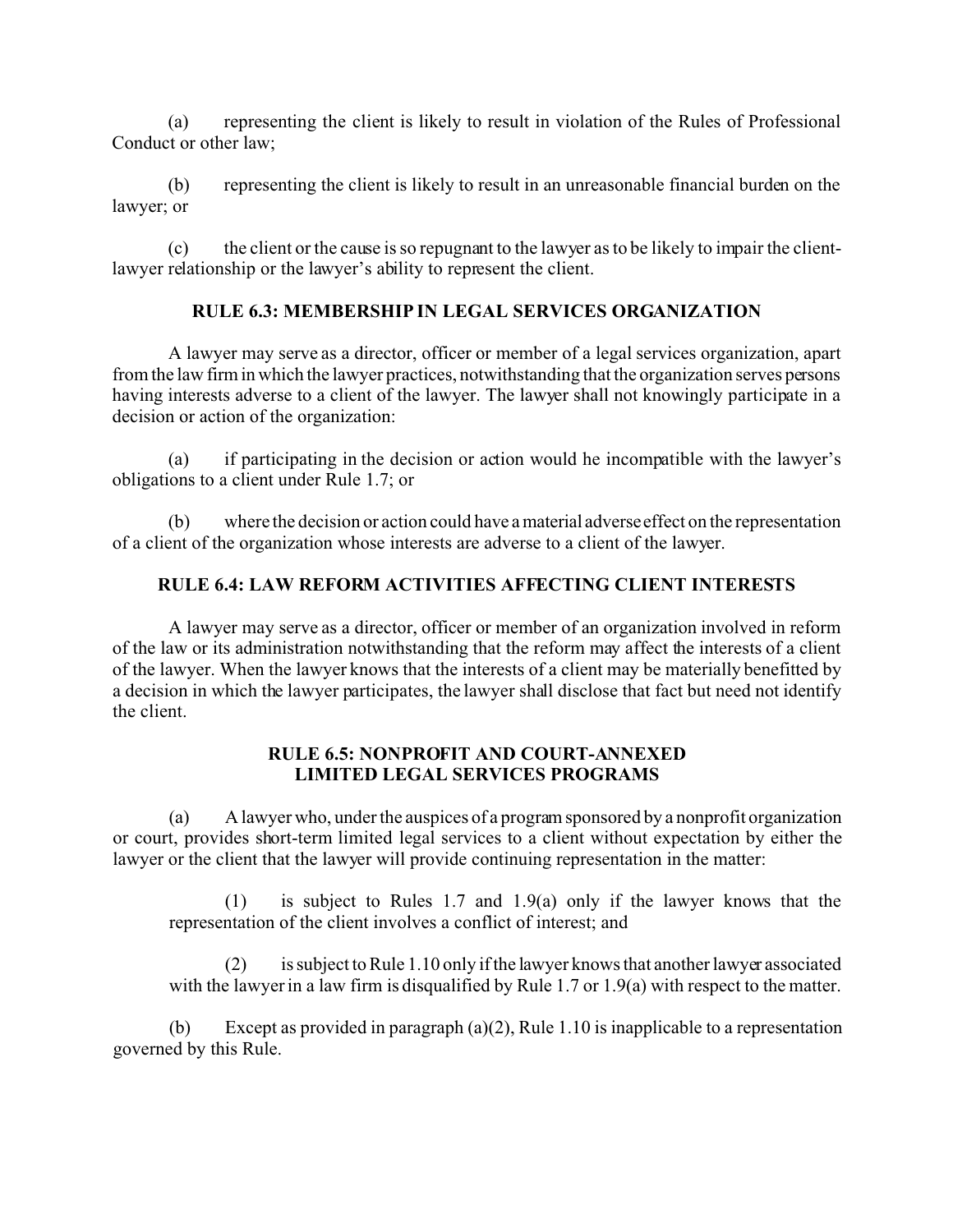#### **RULE 7.1: COMMUNICATIONS CONCERNING A LAWYER'S SERVICES**

A lawyer shall not make a false or misleading communication about the lawyer or the lawyer's services. A communication is false or misleading if it contains a material misrepresentation of fact or law, or omits a fact necessary to make the statement considered as a whole not materially misleading.

#### **RULE 7.2: ADVERTISING**

(a) Subject to the requirements of Rules 7.1 and 7.3, a lawyer may advertise services through written, recorded or electronic communication, including public media.

(b) A lawyer shall not give anything of value to a person for recommending the lawyer's services except that a lawyer may

(1) pay the reasonable costs of advertisements or communications permitted by this Rule;

(2) pay the usual charges of a legal service plan or a not-for-profit or qualified lawyer referral service. A qualified lawyer referral service is a lawyer referral service that has been approved by an appropriate regulatory authority; and

(3) pay for a law practice in accordance with Rule 1.17.

(c) Any communication made pursuant to this rule shall include the name and office address of at least one lawyer or law firm responsible for its content.

#### **RULE 7.3: DIRECT CONTACT WITH PROSPECTIVE CLIENTS**

(a) A lawyer shall not by in-person, live telephone or real-time electronic contact solicit professional employment from a prospective client when a significant motive for the lawyer's doing so is the lawyer's pecuniary gain, unless the person contacted:

- (1) is a lawyer; or
- (2) has a family, close personal, or prior professional relationship with the lawyer.

(b) A lawyer shall not solicit professional employment from a prospective client by written, recorded or electronic communication or by in-person, telephone or real-time electronic contact even when not otherwise prohibited by paragraph (a), if:

(1) the prospective client has made known to the lawyer a desire not to be solicited by the lawyer; or

(2) the solicitation involves coercion, duress or harassment.

(c) Every written, recorded or electronic communication from a lawyer soliciting professional employment from a prospective client known to be in need of legal services in a particular matter shall include the words "Advertising Material" on the outside envelope, if any, and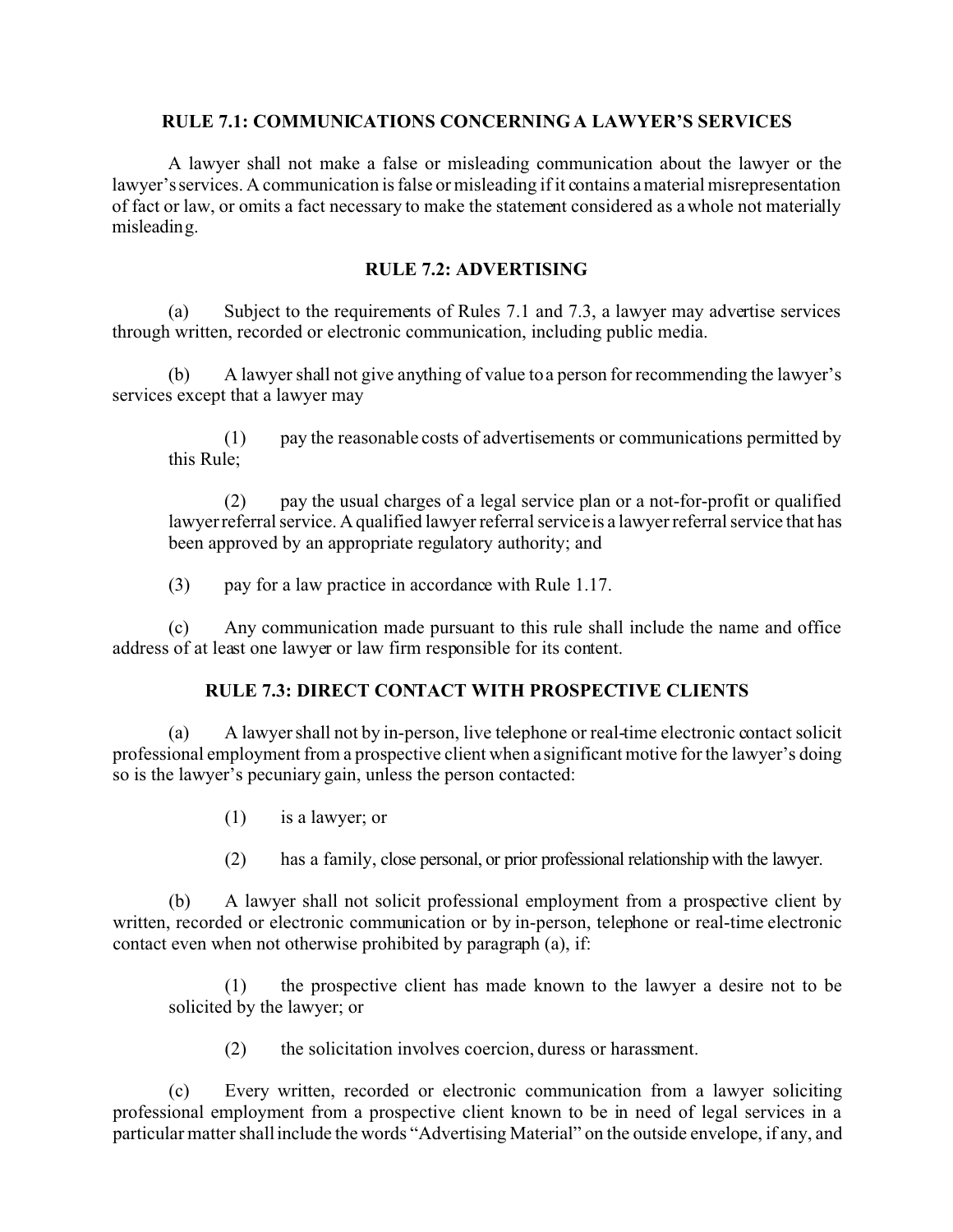at the beginning and ending of any recorded or electronic communication, unless the recipient of the communication is a person specified in paragraphs  $(a)(1)$  or  $(a)(2)$ .

(d) Notwithstanding the prohibitions in paragraph (a), a lawyer may participate with a prepaid or group legal service plan operated by an organization not owned or directed by the lawyer that uses in-person or telephone contact to solicit memberships or subscriptions for the plan from persons who are not known to need legal services in a particular matter covered by the plan.

### **RULE 7.4: COMMUNICATION OF FIELDS OF PRACTICE AND SPECIALIZATION**

(a) A lawyer may communicate the fact that the lawyer does or does not practice in particular fields of law.

(b) A lawyer admitted to engage in patent practice before the United States Patent and Trademark Office may use the designation "Patent Attorney" or a substantially similar designation.

(c) A lawyer engaged in Admiralty practice may use the designation "Admiralty," "Proctor in Admiralty" or a substantially similar designation.

(d) A lawyer shall not state or imply that a lawyer is certified as a specialist in a particular field of law, unless:

(1) the lawyer has been certified as a specialist by an organization that has been approved by an appropriate state authority or that has been accredited by the American Bar Association; and

(2) the name of the certifying organization is clearly identified in the communication.

# **RULE 7.5: FIRM NAMES AND LETTERHEADS**

(a) A lawyer shall not use a firm name, letterhead or other professional designation that violates Rule 7.1. A trade name may be used by a lawyer in private practice if it does not imply a connection with a government agency or with a public or charitable legal services organization and is not otherwise in violation of Rule 7.1.

(b) A law firm with offices in more than one jurisdiction may use the same name or other professional designation in each jurisdiction, but identification of the lawyers in an office of the firm shall indicate the jurisdictional limitations on those not licensed to practice in the jurisdiction where the office is located.

(c) The name of a lawyer holding a public office shall not be used in the name of a law firm, or in communications on its behalf, during any substantial period in which the lawyer is not actively and regularly practicing with the firm.

(d) Lawyers may state or imply that they practice in a partnership or other organization only when that is the fact.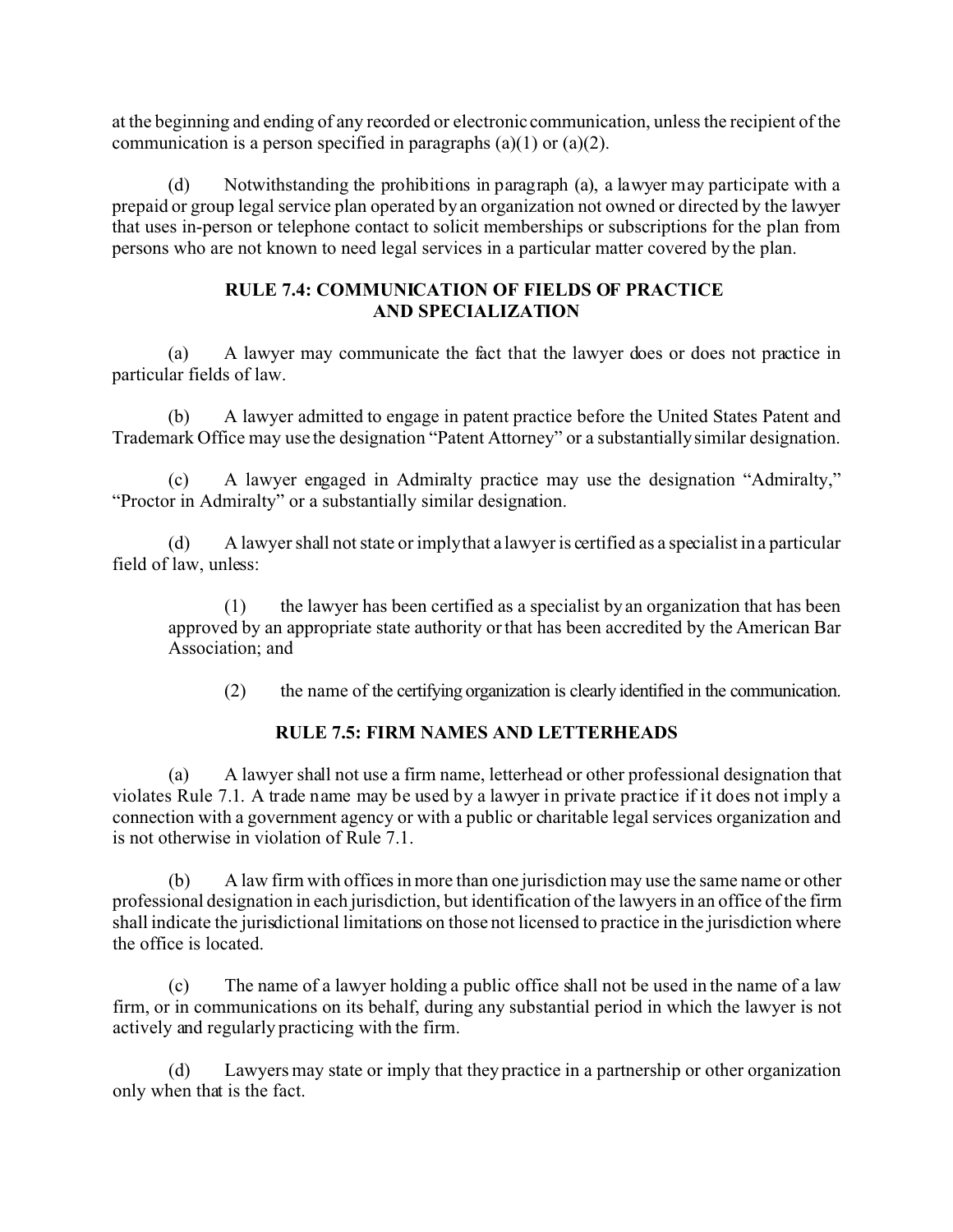# **RULE 7.6: POLITICAL CONTRIBUTIONS TO OBTAIN GOVERNMENT LEGAL ENGAGEMENTS OR APPOINTMENTS BY JUDGES**

A lawyer or law firm shall not accept a government legal engagement or an appointment by a judge if the lawyer or law firm makes a political contribution or solicits political contributions for the purpose of obtaining or being considered for that type of legal engagement or appointment.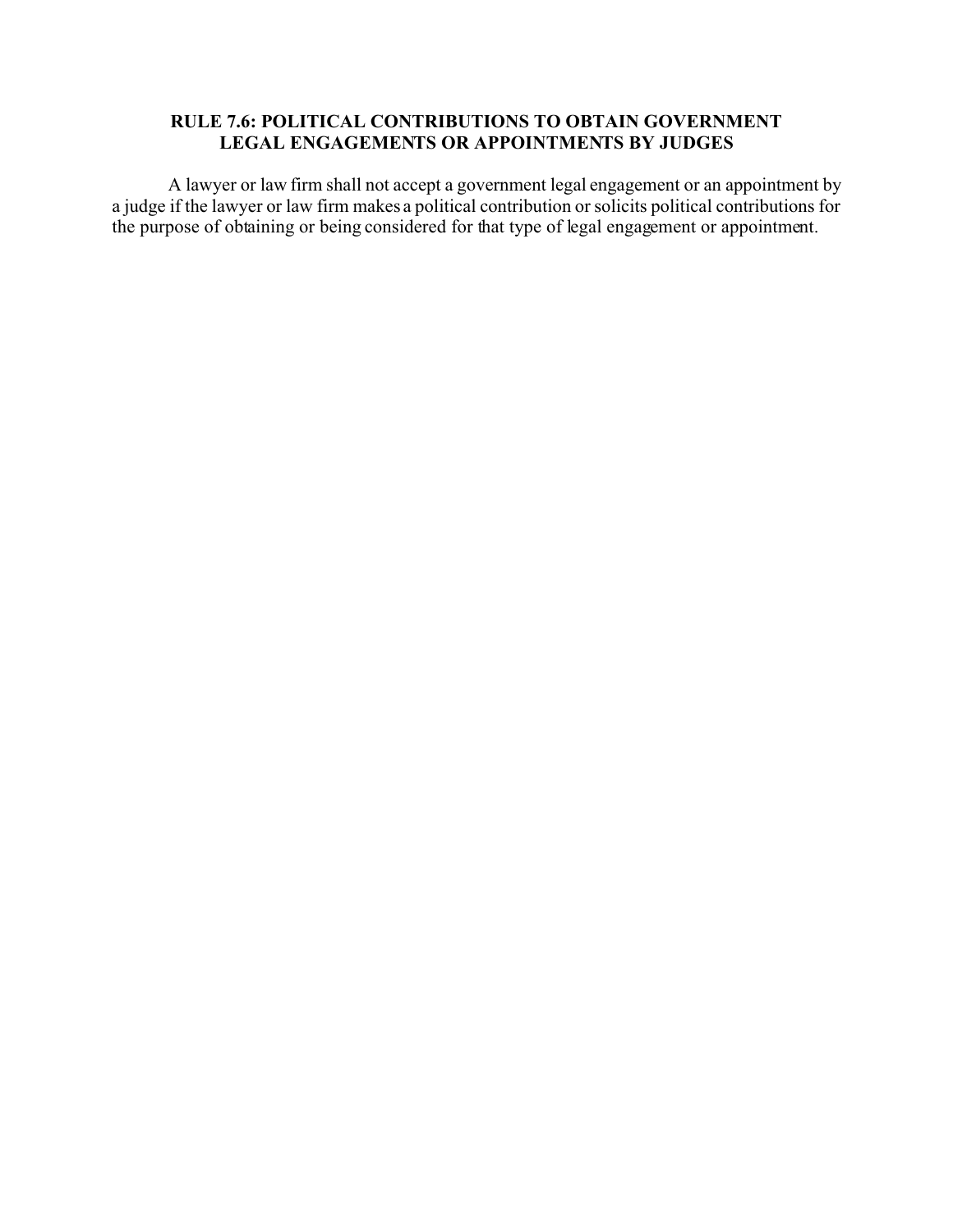#### **RULE 8.1: BAR ADMISSION AND DISCIPLINARY MATTERS**

All applicant for admission to the bar, or a lawyer in connection with a bar admission application or in connection with a disciplinary matter, shall not:

(a) knowingly make a false statement of material fact; or

(b) fail to disclose a fact necessary to correct a misapprehension known by the person to have arisen in the matter, or knowingly fail to respond to a lawful demand for information from an admissions or disciplinary authority, except that this rule does not require disclosure o information otherwise protected by Rule 1.6.

# **RULE 8.2: JUDICIAL AND LEGAL OFFICIALS**

(a) A lawyer shall not make a statement that the lawyer knows to be false or with reckless disregard as to its truth or falsity concerning the qualifications or integrity of a judge adjudicatory officer or public legal officer, or of a candidate for election or appointment to judicial or legal office.

(b) A lawyer who is a candidate for judicial office shall comply with the application provisions of the Code of Judicial Conduct.

# **RULE 8.3: REPORTING PROFESSIONAL MISCONDUCT**

(a) A lawyer who knows that another lawyer has committed a violation of the Rules of Professional Conduct that raises a substantial question as to that lawyer's honesty, trustworthiness or fitness as a lawyer in other respects, shall inform the appropriate professional authority.

(b) A lawyer who knows that a judge has committed a violation of applicable rules of judicial conduct that raises a substantial question as to the judge's fitness for office shall inform the appropriate authority.

(c) This Rule does not require disclosure of information otherwise protected by Rule 1.6 or information gained by a lawyer or judge while participating in an approved lawyers assistance program.

#### **RULE 8.4: MISCONDUCT**

It is professional misconduct for a lawyer to:

(a) violate or attempt to violate the Rules of Professional Conduct, knowingly assist or induce another to do so, or do so through the acts of another;

(b) commit a criminal act that reflects adversely on the lawyer's honesty, trustworthiness or fitness as a lawyer in other respects;

(c) engage in conduct involving dishonesty, fraud, deceit or misrepresentation;

(d) engage in conduct that is prejudicial to the administration of justice;

(e) state or imply an ability to influence improperly a government agency or official or to achieve results by means that violate the Rules of Professional Conduct or other law; or